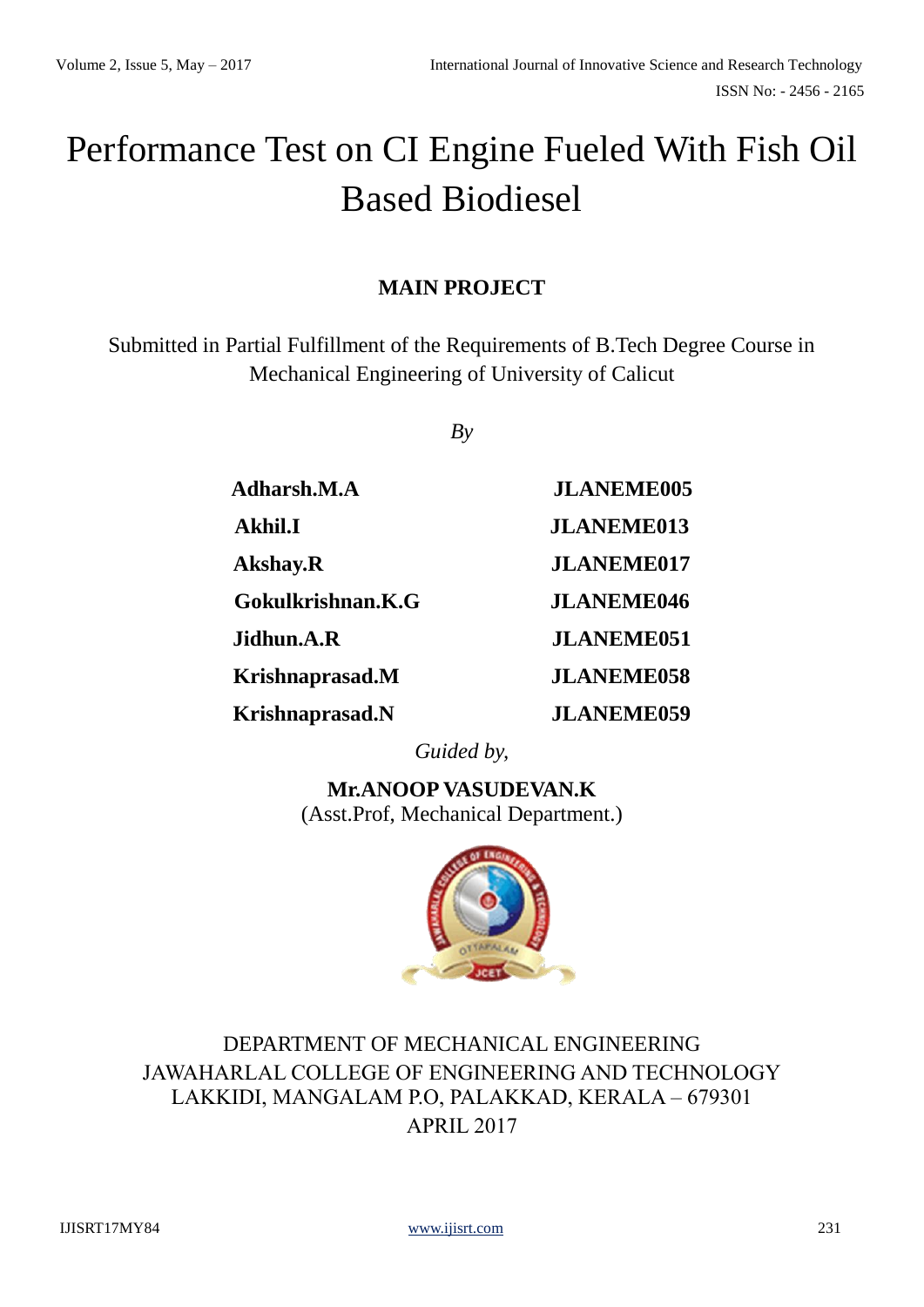# **ABSTRACT**

 The higher consumption of diesel oil have caused the scarcity of petroleum and increasing its cost. The efforts have been performed to develop alternative fuels especially, to the diesel oil for fully or partial replacement. Biodiesel has environmental benefits due to the neat or blends biodiesel can reduce carbon monoxide (CO) emissions, hydrocarbons (HC), particulate matter (PM), and increase nitrogen oxides (NOx) emissions compared with diesel fuel used in an unmodified diesel engine. Here we have used waste fish oil as the raw material for production of biodiesel. Biodiesel has been prepared by the process called transesterification. The blends of this biodiesel was made with pure diesel and had been tested in the single cylinder four stroke engine to find out various parameters. From the data obtained the biodiesel blends shows better fuel properties than the pure diesel.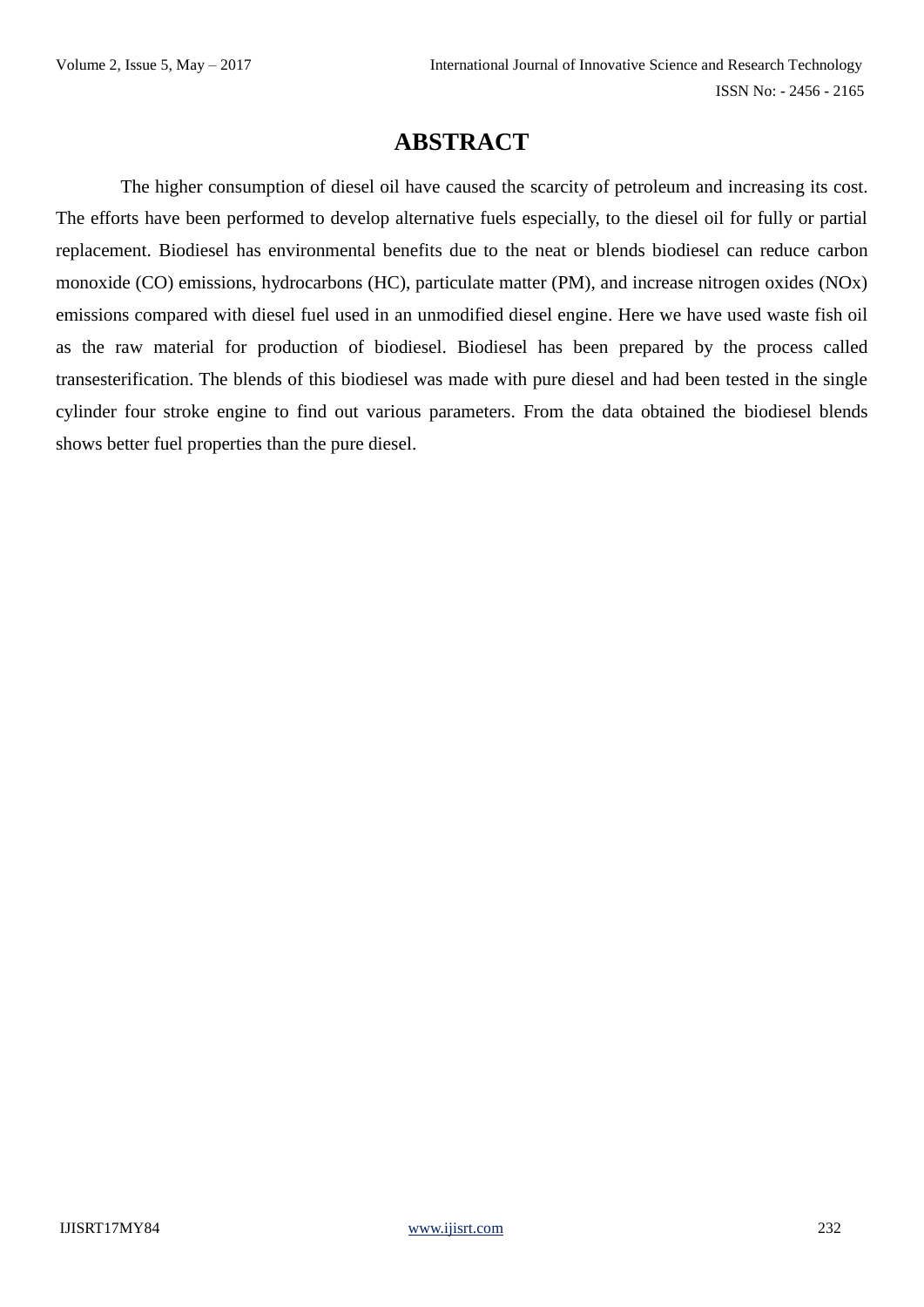# **CHAPTER-1 INTRODUCTION**

#### **1.1 MOTIVATION**

Increasing worldwide concern over combustion-related pollutants, such as particulate matter (PM), oxides of nitrogen (NOx), carbon monoxide (CO), total hydrocarbon (THC), acid rain, photochemical smog and depletion of the ozone layer, has led regulatory agencies to implement stringent emission regulations. Diesel engines are one of the major contributors to the pollutant emissions since they are widely used due to high combustion efficiency, reliability, adaptability and cost effectiveness. Soot and NO x are formed during diesel combustion, the required levels of PM, NOx are difficult to achieve through the improvement of combustion chamber and injection design. It is commonly accepted that clean combustion of diesel engines can be fulfilled only if engine development is coupled with diesel fuel reformulation. In the name of energy security, regional air quality, greenhouse gas emission reduction and even economic savings, oxygenated fuels were advocated to reduce particulate emissions. .Alternative fuels, known as non-conventional or advanced fuels, are any materials or substances that can be used as fuels, other than conventionalfuels. Some well-known alternative fuels include biodiesel and bio alcohol.

Fuel is any material that stores potential energy in a form that can be practicably released and used as heat energy. The concept originally applied solely to those materials storing energy in the form of chemical energy that could be released through combustion. The reduction of particulate emissions due to the introduction of oxygenated compounds depends on the molecular structure, oxygen content of the fuel. And local oxygen in the fuel plume. Due to the increase and fluctuation in prices of diesel fuel and petrol a growing environmental conscience and the shortage of petroleum, an alternative to fossil fuels is needed. Government policies in different countries are motivating the use of substitute fuels for petroleum-based ones.

#### **1.2 SIGNIFICANCE**

Most of us know that transportation, though necessary, is also causing harm to the environment and to our health. The problem is that automobiles, buses, and trucks – the most commonly used forms of transportation – require gasoline for fuel. Gasoline is a refined by-product of oil, a fossil fuel. Diesel fuel, mainly used for heavy duty vehicles such as buses and trucks, is the cheapest and crudest form of gasoline, and is the most hazardous fuel because it emits a tremendously higher level of pollutants per mile than conventional gasoline. The danger in gasoline and diesel and other fossil fuels (except natural gas) is that they contain certain gases that, when released into the air negatively affect air quality and damage the environment. These particular gases are not compatible with the respiratory systems and processes of life on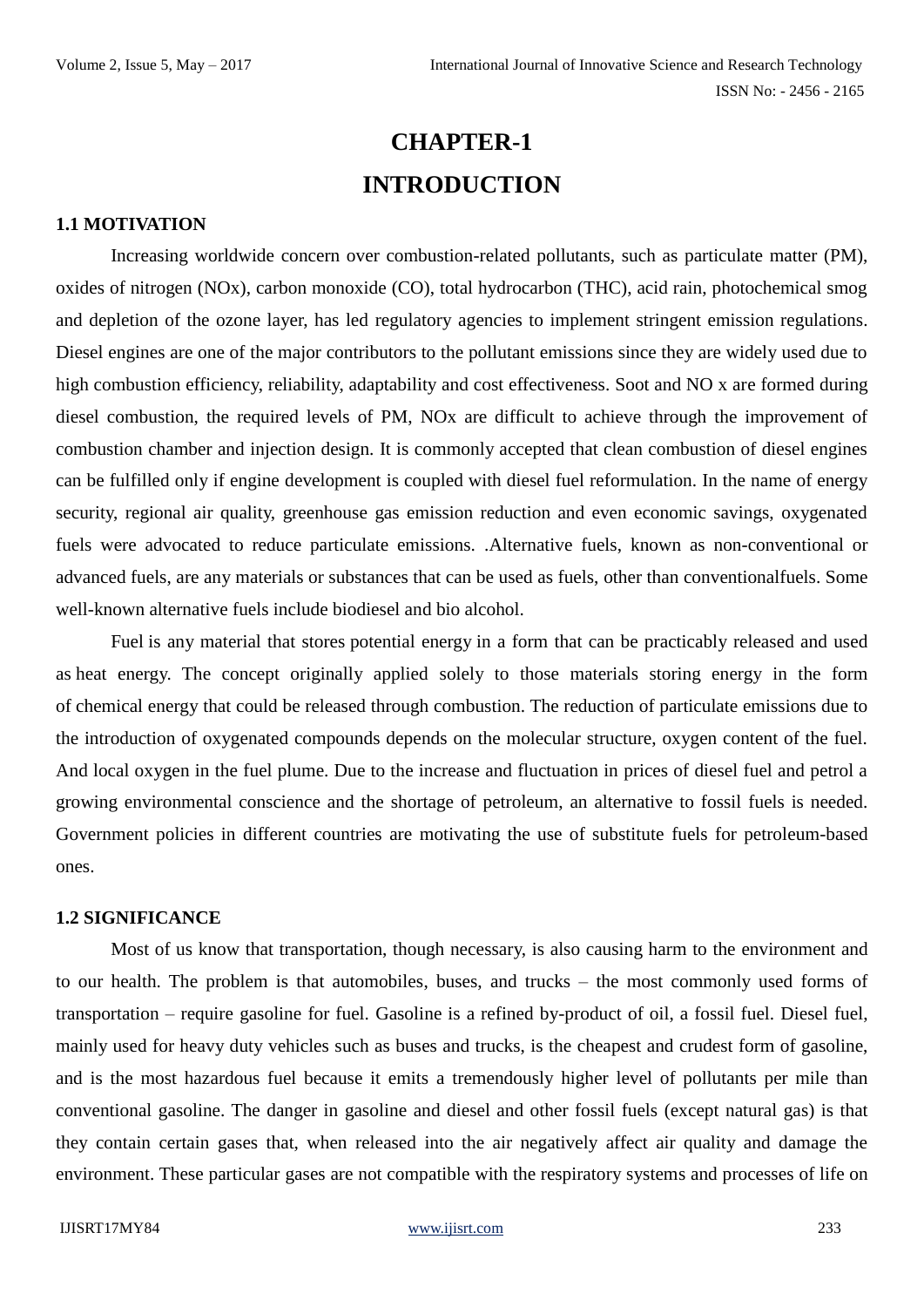Earth. As well, these gases are an unnatural addition to the delicate atmospheric balance of gases that work together to sustain and protect life on Earth. As a result, gases from fossil fuel emissions have caused and are continuing to cause great damage to the atmosphere.The most significant advantages of using alternative fuels is that it saves fuel prices, decreases global warming, and keeps the environment cleaner.

#### **1.4 BIODIESEL AS A FUEL**

Biodiesel is briefly defined as the mono alkyl esters of long chain fatty acids derived from renewable lipid sources. It is used as a direct replacement or blend stock component for petroleum based diesel. A 100% biodiesel fuel is referred to as B100. A biodiesel blend is pure biodiesel blended with petro diesel and are referred to as BXX. The XX indicates the amount of biodiesel in the blend (*i.e.*, a B80 blend is 80% biodiesel and 20% petro diesel).Biodiesel is derived from vegetable oils or animal fats through the process of transesterification. Direct use of vegetable oils and/or the use of blends of the oils have generally been considered to be not satisfactory and impractical for both direct and indirect diesel engines. The process of transesterification will reduce the kinematic viscosity and flash point of oil. Production of mono alkyl esters of long chain fatty acids requires the following.1) Source of triglycerides 2) an alcohol 3) catalyst. The commonly used sources of triglycerides are soya bean oil, cotton seed oil, palm oil, animal fats, waste cooking oil etc. The major disadvantages of biodiesel are its higher viscosity, lower energy content, higher cloud point and pour point, higher nitrogen oxide (NOx) emissions, lower engine speed and power, injector coking, engine compatibility, high price and greater engine wear. Biodiesel is renewable and eco-friendly and its emission profile is much lower than fossil fuels .Experts suggest that current oil and gas reserves would suffice to last only a few more decades. To meet the rising energy demand and replace reducing petroleum reserves, fuels such as biodiesel and bio-ethanol are in the forefront of alternative sources and hence renewed interest in research in the field of bio-fuels.

Biodiesel has about 90% of the energy content of petroleum diesel, measured on a volumetric basis. Due to this fact, on average the use of biodiesel reduces the fuel economy and power of an engine by about 10% in comparison with petroleum diesel. The reason for this reduction stems mainly from the oxygen content of biodiesel, ensuing better combustion process, and improved lubricity, which partly compensate for the impact of the lower energy content.

#### **1.4 BIO DIESEL FROM FISH OIL WASTE**

The fish oil was separated from fish wastes with the help of the designed oil extraction machine. Generally 50% of fish wastes were in liquid phase (mixture of water, oil and suspended solids) and the extracted oil was about 6% of the total weight of the fish wastes.

Biodiesel fuel was then produced from the extracted fish oil after the chemical reaction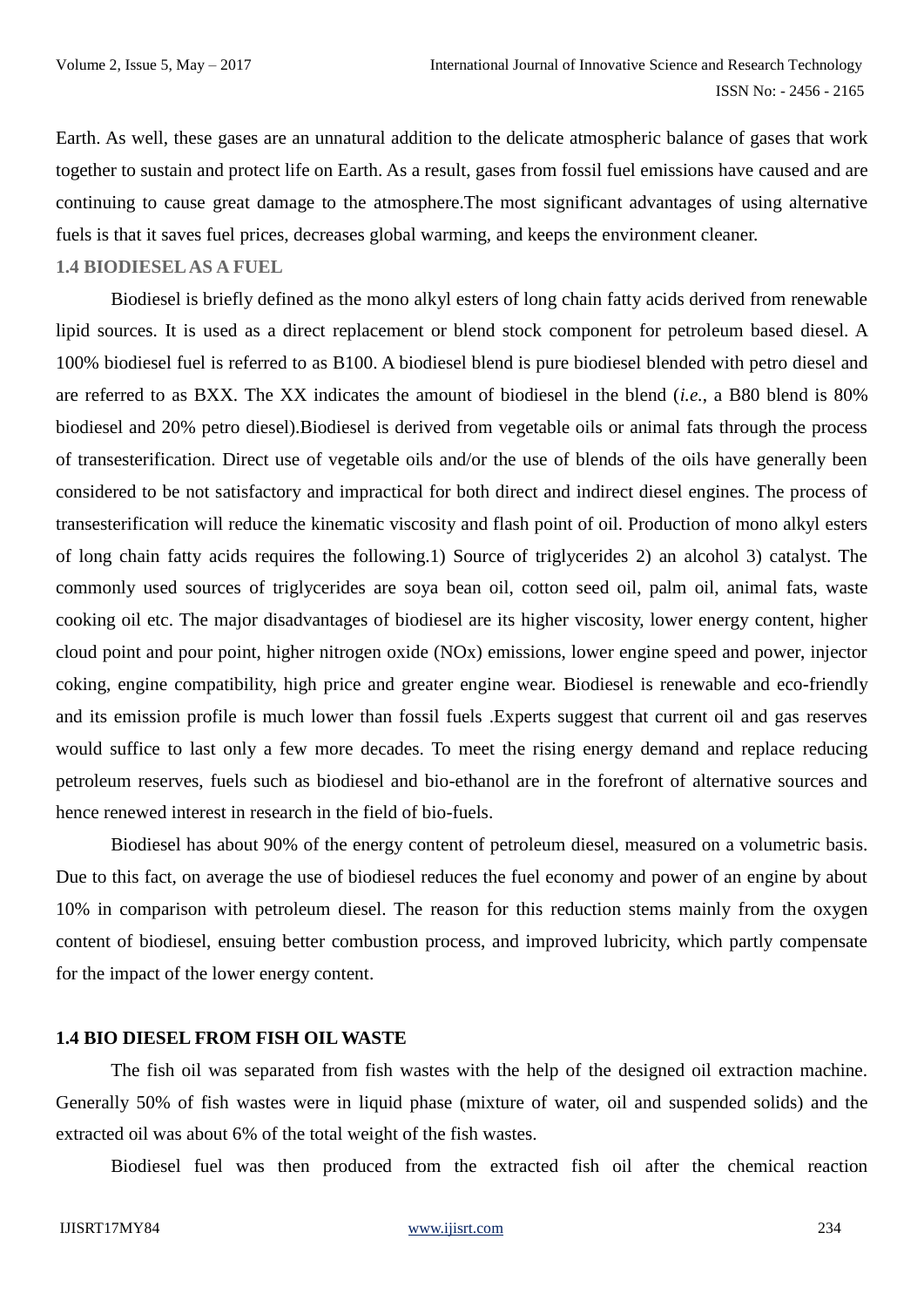(transesterification, reaction between ethanol , potassium hydroxide and oil from fish waste). Important fatty acids like palmeitoleic , palmitic acid, stearic acid oleic acid , linoleic acid and linolenic acid, eicosapentaneoic acid and decosa hexanoic acid were identified for the extracted oil. These fatty acids affect the magnitude of the octane number of biodiesel fuel.

This by-product has similar calorific value to petroleum distillates and is a renewable energy sources. Several studies has been carried out for using fish oil as fuel for diesel engines ;the fish oil has lower content of carbon and slightly higher content of hydrogen. The fish oil has larger flash point but lower kinematic viscosity. As a result, the viscosity of the blend is much lower .this could reduce the requirement for preheating the fuel to make it flow easily, and reduce demands. Lower viscosity could also improve the atomization of the burner. According to Food and Agriculture Organization (FAO), in 2014 the estimated world fish production is about 164 MT. approximately. The volume of waste produced by processing plants is calculated to be around 50% of the total processed fish, for which the amount of oil varies from 40% to 65%. Bio-oil has a large variety of compositions as a function of the feedstock.

Transesterification:



**Base Catalyzed Transesterification** 

3 alcohol + 1 triglyceride (fats/oils)  $\rightarrow$  3 methyl esters (biodiesel) + 1 glycerin Triglycerides (aka fats/oils):

Fish oil is composed of triglycerides. The basic components of the triglyceride molecule are 3 fatty acid chains and a glycerol backbone (described in the above diagram). It is the type of fatty acid which defines the variability in cold flow, viscosity, and stability between different fats and oils. Alcohol: (ethanol*) -*

A significant excess of ethanol is used to help push the reaction towards the production of more biodiesel. Generally, a 5:1 alcohol to oil molar ratio is used. In layman's terms, this means that about twice as much alcohol is used by volume as is theoretically needed in the reaction. The excess ensures no unconverted glycerides (a term which includes monoglycerides, diglycerides, and triglycerides) remain in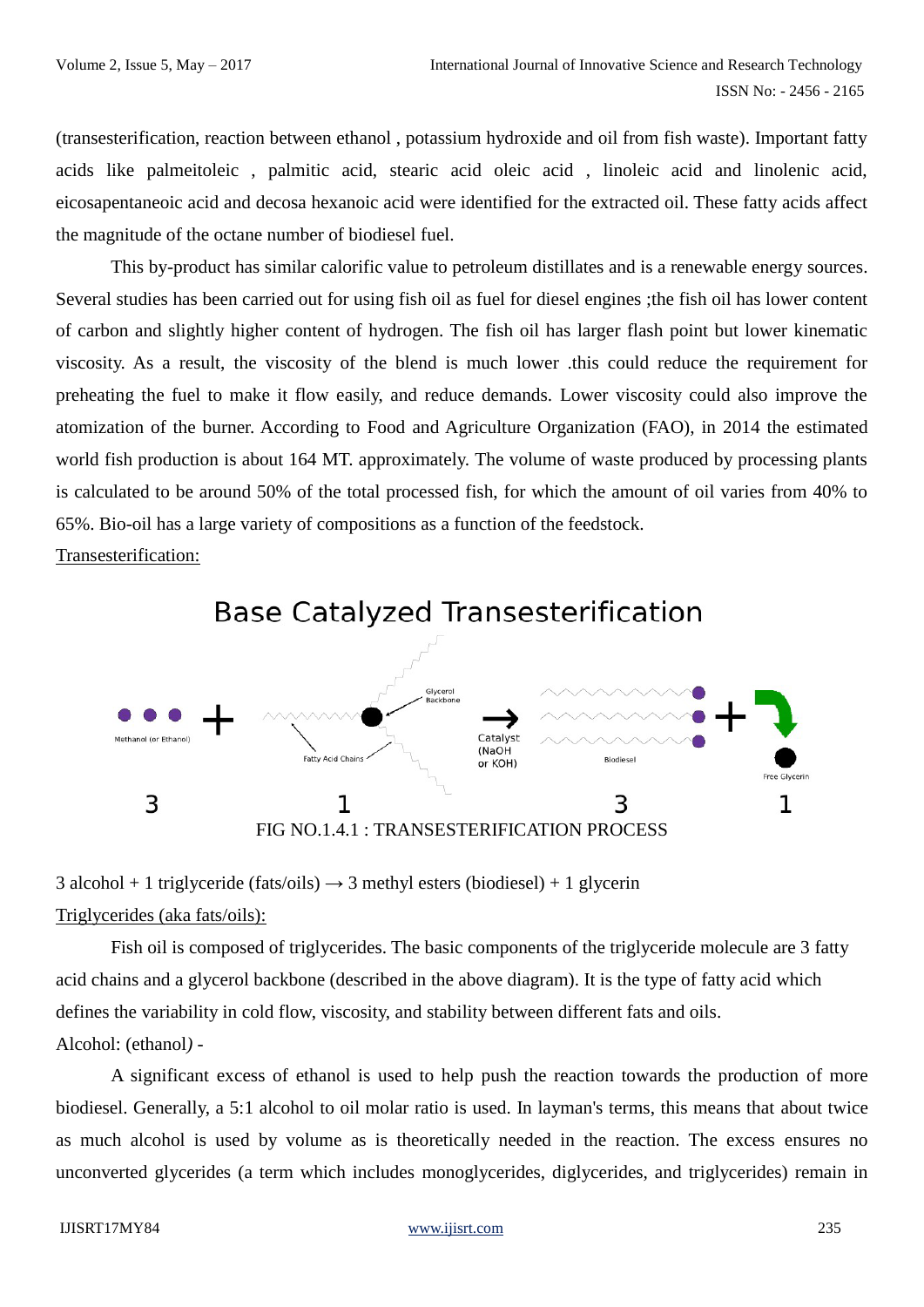the finished product.

#### Catalyst –

The most commonly available catalysts for transesterification are sodium hydroxide (NaOH) or potassium hydroxide (KOH). When mixed with methanol, KOH and NaOH react to form methoxide (sometimes called methylate), which actually catalyzes the reaction. Other catalysts exist, but none have found extensive commercial application as of the writing of this study. KOH and NaOH are difficult to reuse, and are usually not recovered. Instead they are removed from the finished product by washing with water.

The catalyst acts to accomplish two things: to sever the connection between the fatty acid chain and the glycerol backbone, and to connect the fatty acid chain to a methanol molecule, forming one molecule of biodiesel.

Under ideal conditions and assuming no loss during the reaction, the amount of biodiesel produced should be equal to the amount of oil inputted. When using sodium or potassium catalysts, the separated biodiesel will have some amount of residual catalyst remaining. It will also contain varying levels of soap, a byproduct of undesirable side reactions, a portion of the excess alcohol which was not consumed in the reaction, and a small amount of water (created during the formation of both methoxide and soap). These unwanted products are removed.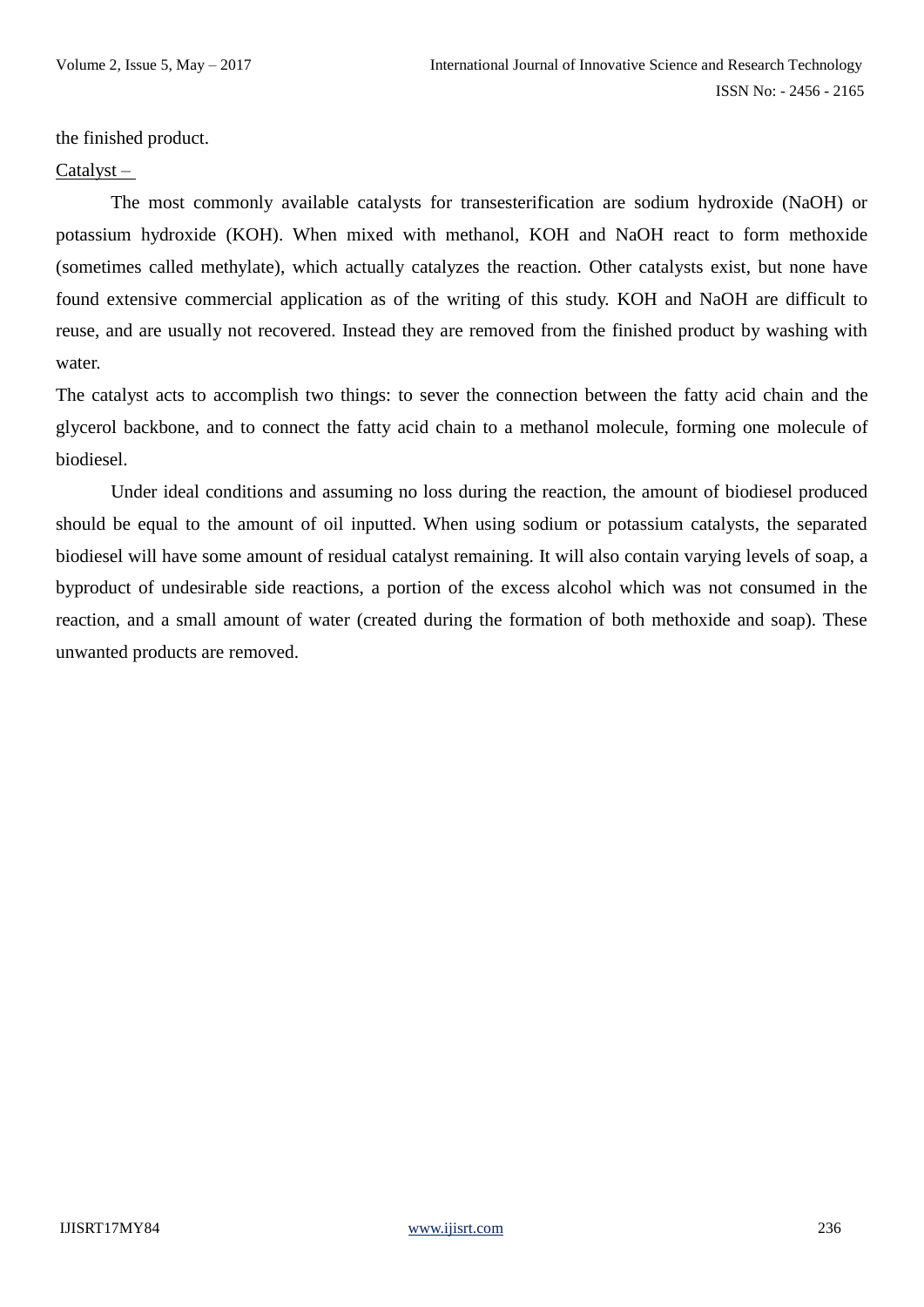# **CHAPTER-2 LITERATURE SURVEY**

### **2.1. BIODIESEL**

### NATIONAL BIODIESEL BOARD, USA

This is a case study prepared by NBB, USA showing the importance of biodiesel and its application in various areas. Biodiesel can be prepared from various sources such as animal fats, vegetable oils etc. also there are various methods discussed for the production of biodiesel. It also discusses the current situation of the environment in using the conventional fuels and need of using alternate fuels such as biodiesel. It also discusses the advantages and disadvantages of the biodiesel.

# **2.2. PRODUCTION AND APPLICATION OF BIODIESEL-A CASE STUDY**

#### PRABHU.A, ANAND.R.B

In this journal various they have discussed the history of biodiesel, biodiesel cultivation and harvesting methods etc. It also discusses the various production techniques involved in the production of biodiesel. They discussed about three methods for the production of biodiesel and also the feasibility of production by different techniques. It also discusses about the application and need of using biodiesel in the current situation in various areas such as automobiles, boilers etc. It also gives an introduction in the application of nano particles in biodiesel production.

### **2.3. RECENT TRENDS AND APPLICATION OF BIODIESEL**

### N.KANTHAVELKUMARAN, Dr. P. SEENIKANNAN

In this journal the technological requirements for process and production of biodiesel is discussed. Apart from that the possibility of using biodiesel in automobile as an alternate fuel is also discussed. The slight modifications in biodiesel make it easier to use this in automobile. This also covers the attributes like emissions, feed, stocks, production, method, and also the advantages and disadvantages is discussed.

# **2.4. PROPERTIES AND SUSTAINABILITY OF BIODIESEL FROM ANIMAL FATS AND FISH OIL**

#### TERESSA. M. MATA, ADELLO M. MENDES

This journal analyses the fat and fuel properties and methyl ester profile of biodiesel from animal fats and fish oil. Also they presented the sustainability of this biodiesel with the rapeseed biodiesel and fossil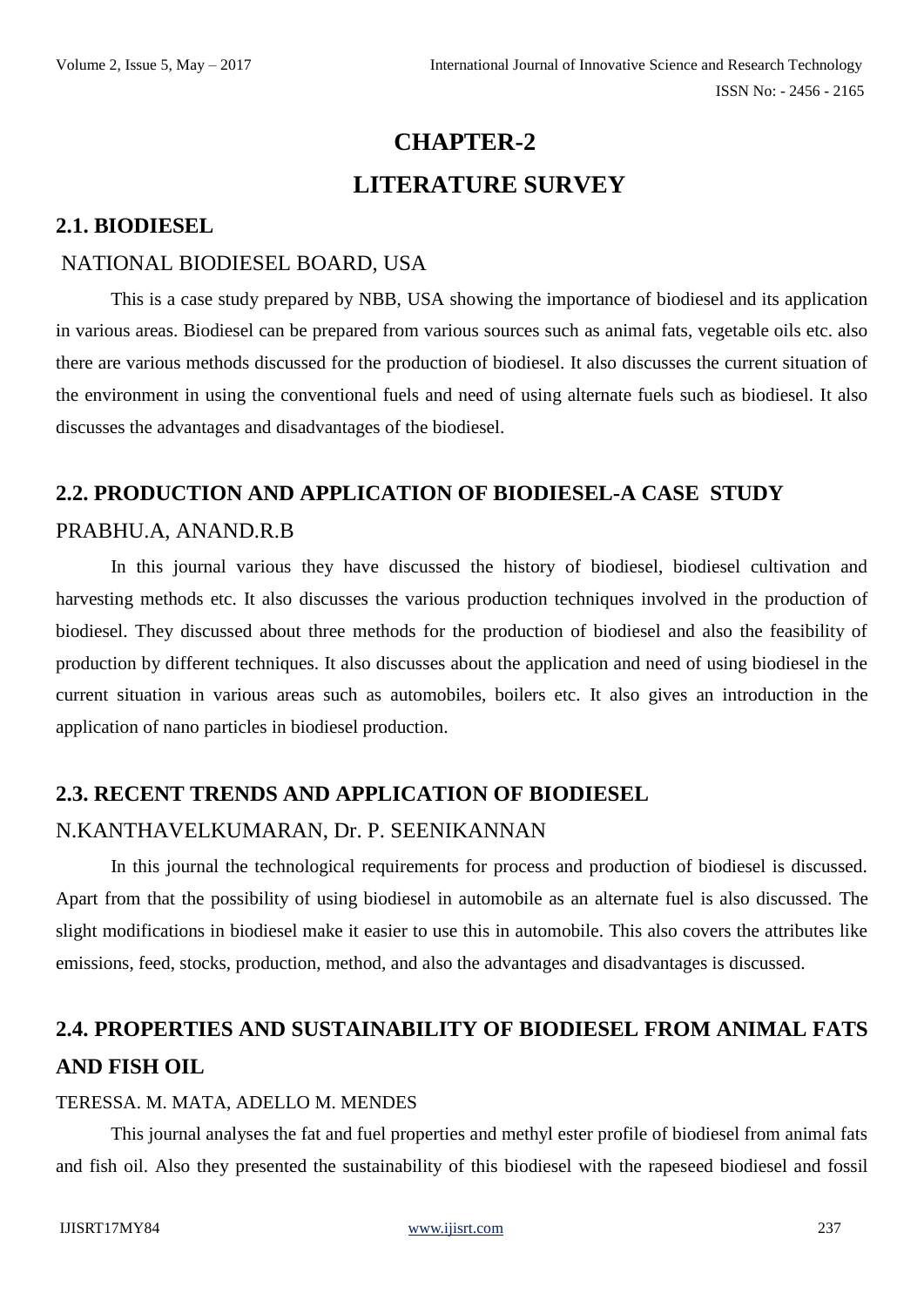diesel. From their analysis results it is known that it can be used for the production of biodiesel. Also the properties of various biodiesels are also discussed.

# **2.5. HOW TO UTILIZE FISH WASTE IN A SUSTAINABLE AND ECO-EFFICIENT WAY**

#### AQUAREL

In this it have been discussed about the pollution caused by depositing fish waste in soil or in any other places. It mentions about the effective utilization of fish waste for various purposes mainly it includes the production of biodiesel from fish waste.

# **2.6. FRAMEWORK ANALYSIS OF FISH WASTE TO BIODIESEL PRODUCTION** TONY PICCOLO

In this journal he discussed about the adaptability of producing biodiesel from fish waste. Since waste is a residue from the fish oil processing units it is favorable to produce biodiesel from these waste in order to use this purposes like heating boiler, electricity generation etc. It also gives the framework for the production of biodiesel from fish waste.

# **2.7. THE POTENTIAL OF FISH PROCESSING WASTES FOR BIODIESEL PRODUCTION**

### DEEPAK DAVE, HEATHER MANUAL

This journal deals with the development of an economically viable and environmentally sustainable biodiesel production system for rural communities in Newfoundland and Labrador and to help marine processing plants cut down their operating cost, by diminishing the problem of fish waste disposal and by providing alternative fuel for the operation of feed barges, marine vessels and generators located at their remote locations. They also checked the chemical and physical properties of fish oil based biodiesel thus help us to compare our values with it.

# **2.8. BIODIESEL FUEL PRODUCTION BY METHANOLYSIS OF FISH OIL DERIVED FROM THE DISCARED PARTS OF FISH** P.PINYAPHONG, P. SRIBURI, S. PHUTRAKUL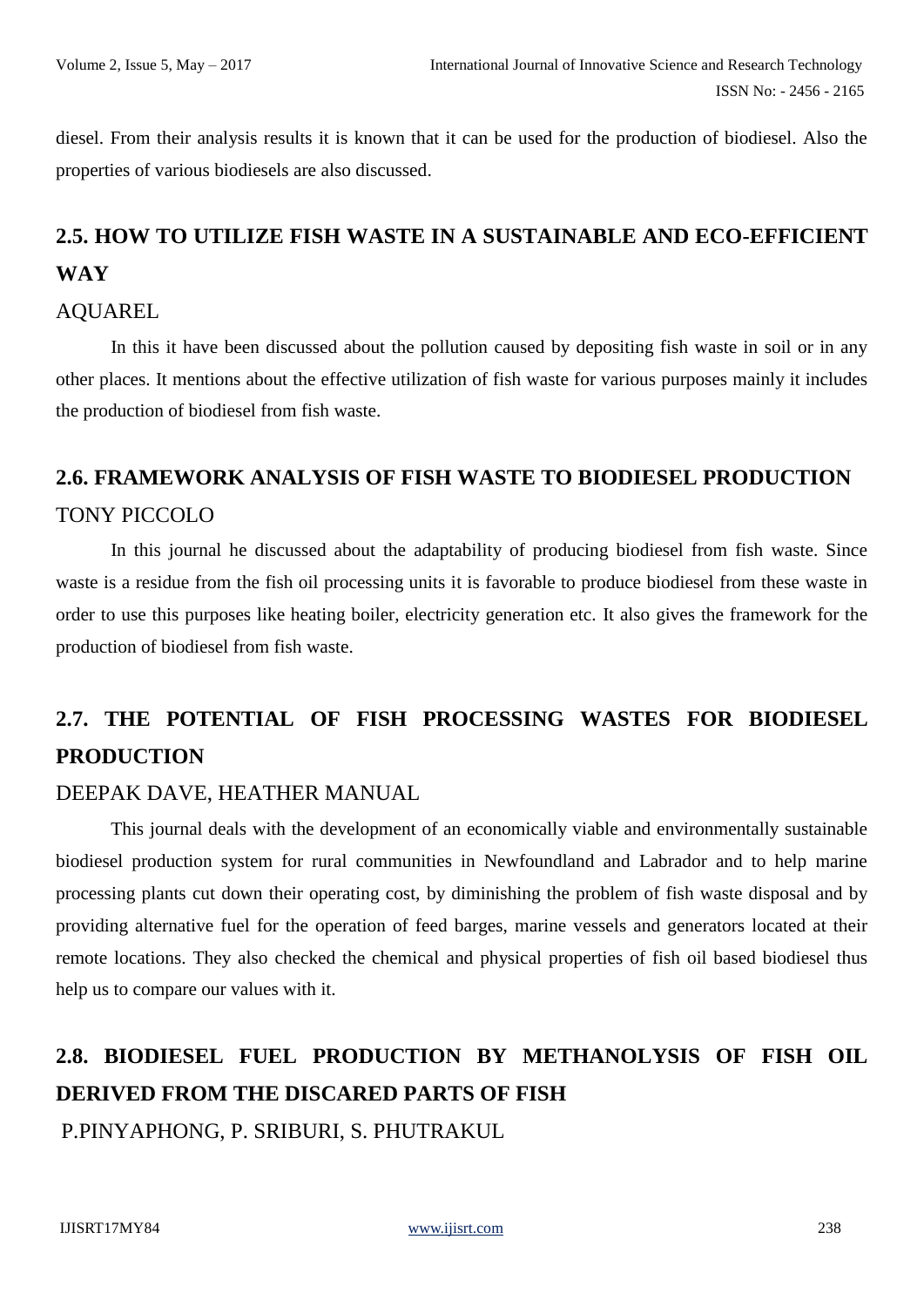In this paper biodiesel production from discarded parts with carica papaya lipase is used as catalyst. In this refined fish oil was used as a starting material for biodiesel production. From this paper we understood the economical method for the production of biodiesel. This also discusses about the method to enhance the yield of production of bio diesel.

# **2.9. FAST SYNTHESIS OF HIGH QUALITY BIODIESEL FROM WASTE FISH OIL BY SINGLE STEP TRANSESTERIFICATION**

### YOGESH SHARMA, BHASKER SINGH, ZAHIRA YAAKOB

In this journal they have discussed about the single step transesterification using a alkaline catalyst(CH3ONa). By using this catalyst the process become fast and can produce a biodiesel of high fame content. It also gives information about the coastal resources of India and the method collection fish waste and using it for the production of high quality biodiesel production.

# **2.10. WASTE FISH OIL BIODIESEL AS ASOURCE OF RENEWABLE FUEL IN IRAN**

### R. YAHAEE, B. GHOBADIAN, G. NAJAFI

In this paper it has been mentioned about the country Iran were they uses biodiesel, bio fuels in alternative for conventional fuels. They have been producing biodiesel from various sources now they have been found that biodiesel can be produced from aquatic waste and they mention that it is highly renewable source of energy. They have checked the various chemical and physical properties of the biodiesel produced. From this paper we understood the maximum amount of fish oil that can be extracted from the certain amount of waste. It also mentions the procedure for extraction and also the catalyst to be used.

# **2.11. INTEGRATED RENEWABLE ENERGY SOLUTIONS FOR AQUACULTURE PROCESSING**

### HIDDLE RONDE, ERIC PEIRRANO, IAN BRUYNE

This paper discusses about the poly generation application with renewable energy sources for the fishery industry. They intended to produce biodiesel from fish waste and this fish waste can be utilized for the freezing or heating purposes. In addition they also mentions about the production of electricity by using a cogeneration plant.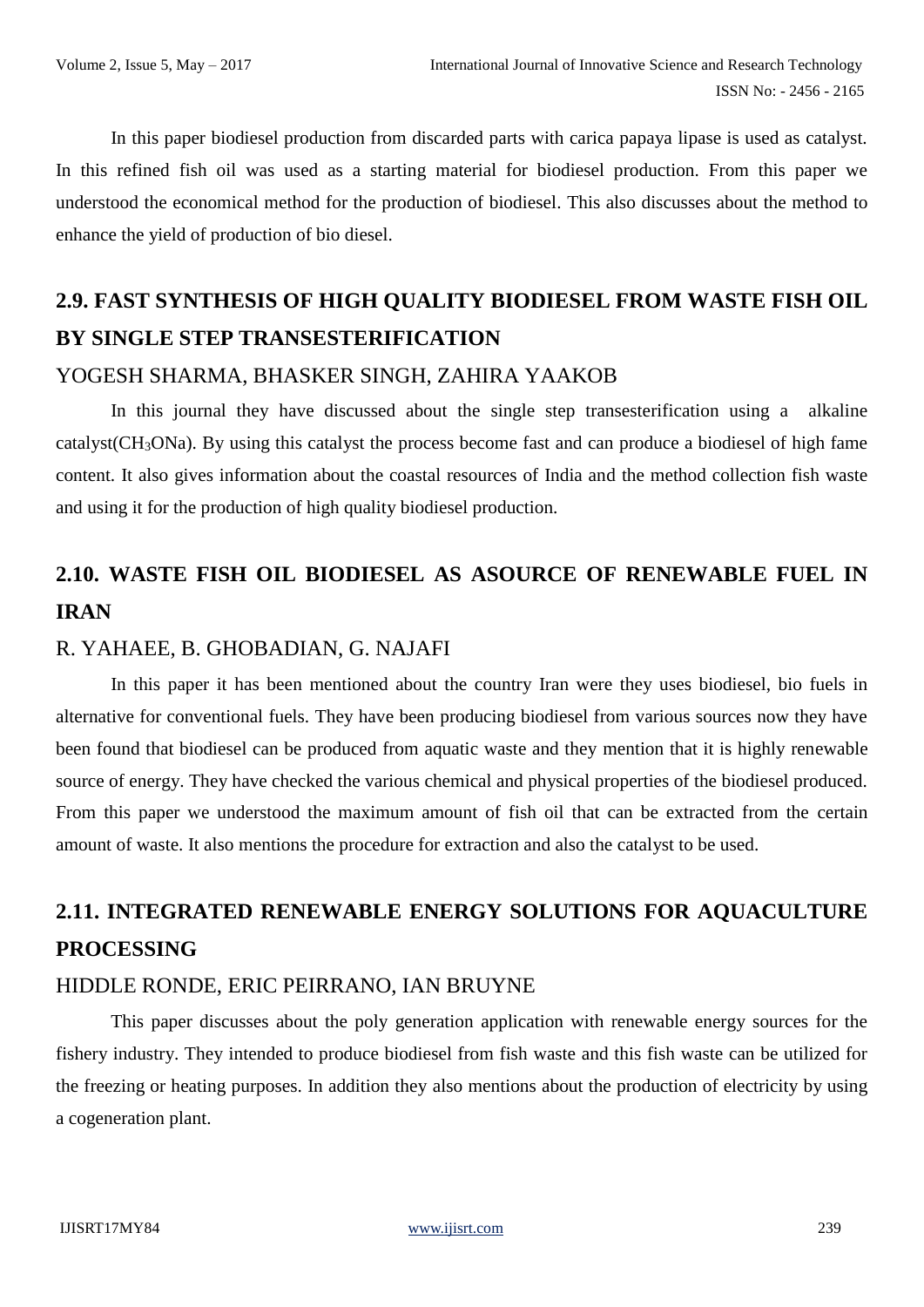# **2.12. AN EXPERIMENTAL STUDY ON THE APPLICATION OF FISH OIL AS FUEL**

### BJORN MIKKEL RYGH

In this paper they have been said about the test they have been carried out with the blends of two fish oils with marine gas oil in the constant volume combustion chamber. They checked the combustion characteristics of the blends. They also checked the blends with various injection pressures. They have tested both the biodiesel and crude oil of fish oil. Also they have calculated the properties such as density, viscosity etc from this we are able to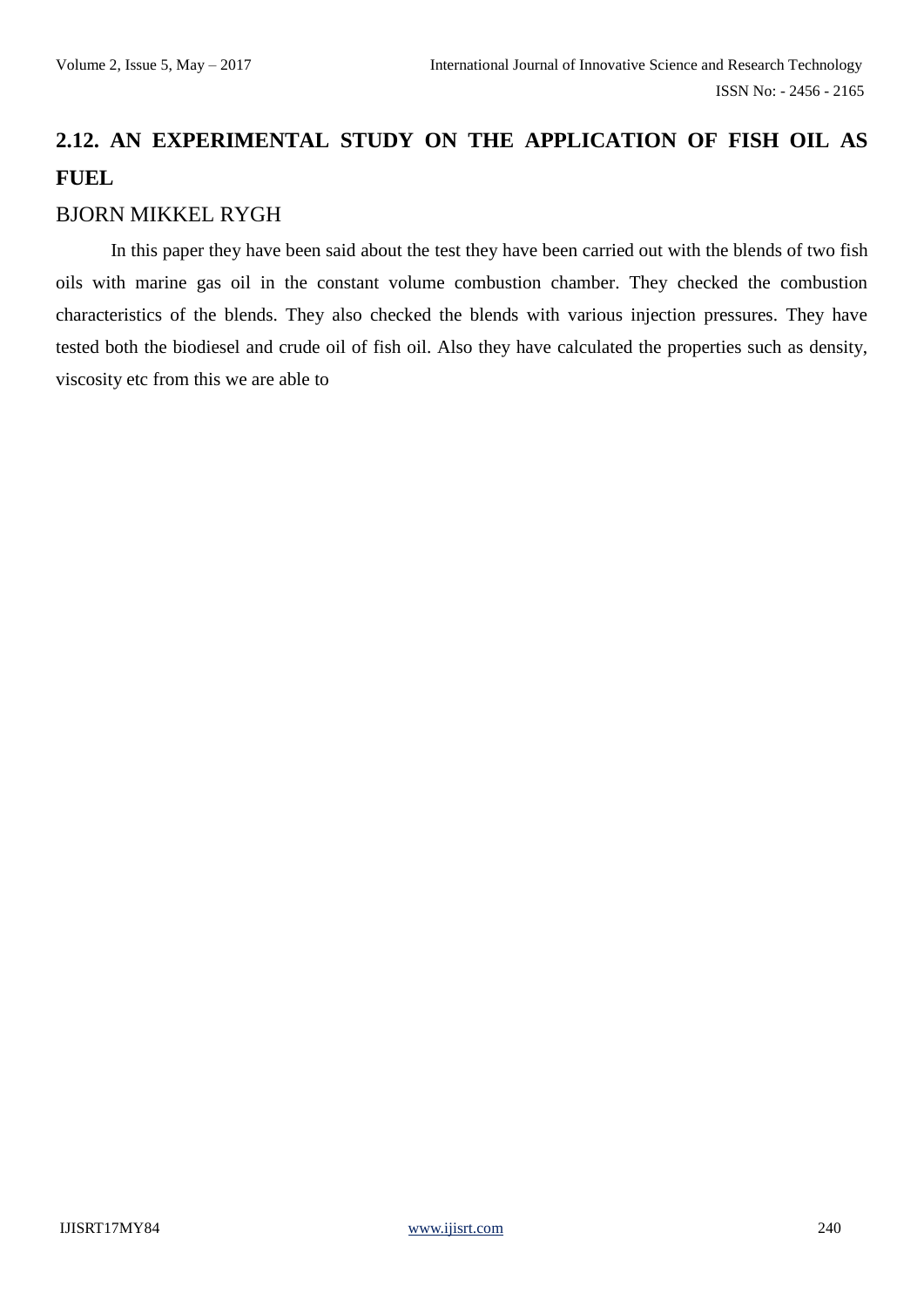# **CHAPTER-3**

# **EXPERIMENTAL INVESTIGATION**

### **3.1. LOAD TEST ON SINGLE CYLINDER FOUR STROKE DIESEL ENGINE**

The specification of the selected diesel engine is shown in Table 3.1. Single cylinder four-stroke water cooled diesel engine running at constant speed of 1500 rpm was used for this work. The engine consists of an electric loading arrangement for measuring net load and fuel consumption.

| <b>BORE DIAMETER</b>         | $80 \text{ mm}$        |
|------------------------------|------------------------|
| <b>STROKE LENGTH</b>         | 110mm                  |
| <b>No. OF STROKES</b>        | 4                      |
| No. OF CYLINDERS             | 1                      |
| <b>RATED POWER</b>           | 5 hp (3.73 KW)         |
| <b>RATED SPEED</b>           | 1500 rpm               |
| <b>TYPE OF COOLING</b>       | <b>WATER COOLED</b>    |
| <b>TYPE OF LOADING</b>       | <b>ELECTRICAL TYPE</b> |
| <b>ALTERNATOR EFFICIENCY</b> | 80%                    |
| <b>ENERGY METER CONSTANT</b> | 300rev/kWhr            |

#### TABLE 3.1 : ENGINE SPECIFICATION

Load test is conducted on the above specified engine and parameters such as brake power (BP), total fuel consumption (TFC), specific fuel consumption (SFC), frictional power, indicated mean effective pressure (IMEP), brake mean effective pressure (BMEP), and also the efficiencies such as brake thermal efficiency ( $\eta_{\text{bth}}$ ), indicated thermal efficiency ( $\eta_{\text{itth}}$ ), mechanical efficiency ( $\eta_{\text{mech}}$ ) and also the graphs such as SFC vs BP, IMEP vs BP, BMEP vs BP, ηbth vs BP, ηbth vs BP ,ηmech vs BP.

#### PROCEDURE:

The maximum load that can be applied so as to not overload the engine was calculated. The engine was started after taking all precautions mentioned above. The engine was made to run for some time to attain the steady state. At no load time for 10 cc fuel consumption was noted. The clutch was engaged and the engine was loaded with the hydraulic dynamometer. The time for 10 cc diesel consumption was noted. The experimental was repeated by increasing the load in equal steps to maximum load. The engine was then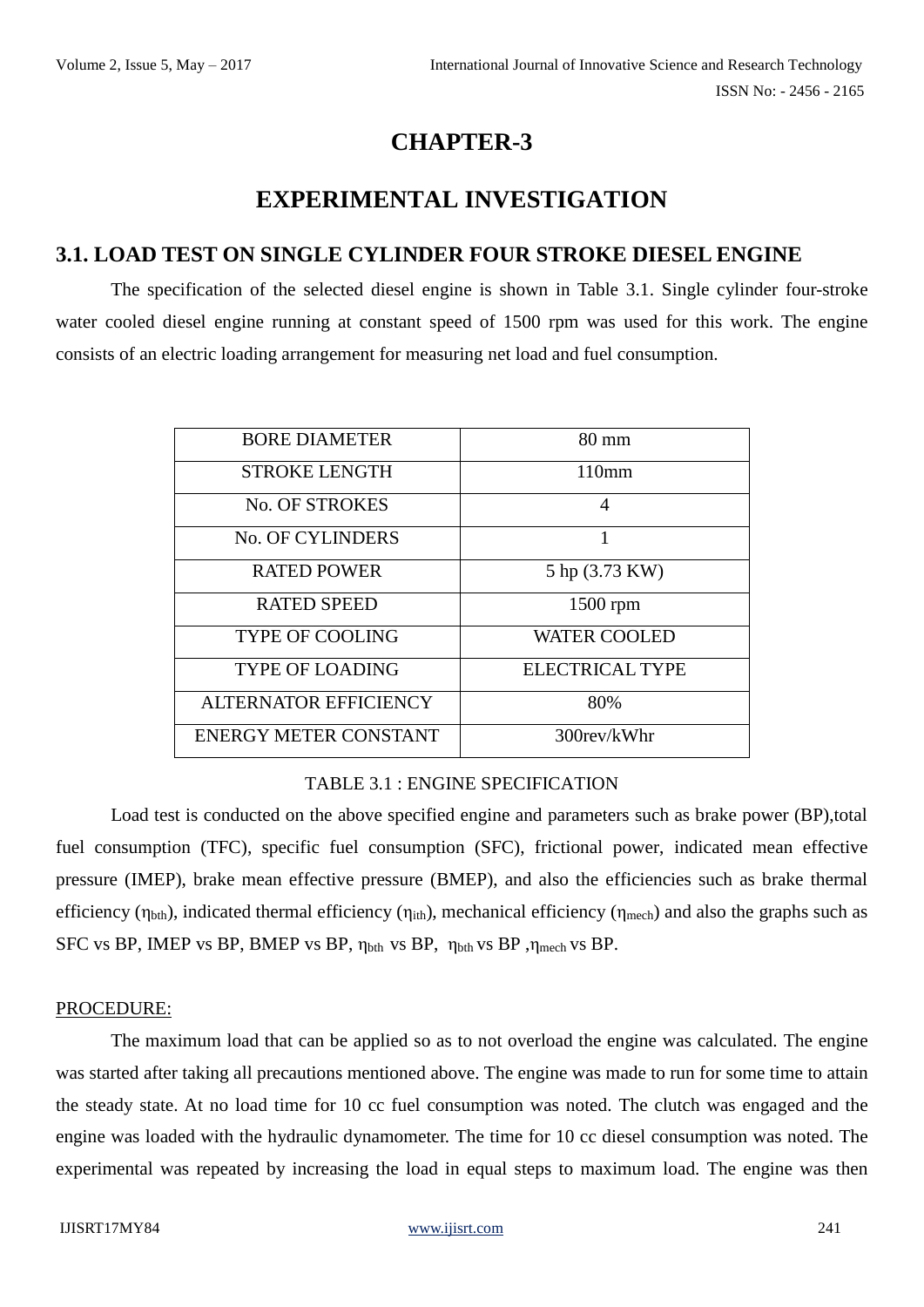brought to no load and was stopped by cutting off fuel supply. The observations are tabulated.

#### CALCULATIONS:

- Max.Load (kg)  $P_{max} = 3730 \times$ Alternator Efficiency
- Brake power (kw)  $BP = (n \times 3600)/(k \times t \times 1)$  alternator efficiency)
	- $BP =$  brake power in kW
	- $n = No$ . Of revolutions of the energy meter
	- $t =$  Time taken for n revolutions of the energy meter (s)
	- $k =$  Energy meter constant
- Total fuel consumption,  $TFC = (V \times \rho_d \times 3600)/t$  (kg/h)

 $\rho_d$  =specific density of fuel

- Specific fuel consumption,  $SFC = TFC/BP$  (kg/kwh)
- Brake thermal efficiency(%)  $\eta_{\text{bth}} = \{(BP \times 3600) / (TFC \times C_v)\} \times 100$
- Frictional power
	- o Graph between BP and TFC is plotted. From which the BP corresponding to zero. TFC is noted and it's equal to FP
- Brake mean effective pressure ( $KN/m^2$ )

 $BMEP = (BP \times 60000) / (L \times A \times (N/2) \times n)$ 

L= stroke A= area of cylinder =  $\pi/4 \times (D^2)$  m<sup>2</sup> n=4

- Indicated Power  $(IP) = BP + FP$
- Indicated Mean Effective Pressure

$$
IMEP = (IP \times 60000) / (L \times A \times (N/2) \times n)
$$

• Indicated thermal efficiency  $(\eta_{ith})$  (%)

 $(\eta_{ith}) = (IP \times 3600) / (TFC \times C_v)$  (%)

Mechanical efficiency (%)  $\eta_{\text{mech}} = (BP/IP) \times 100$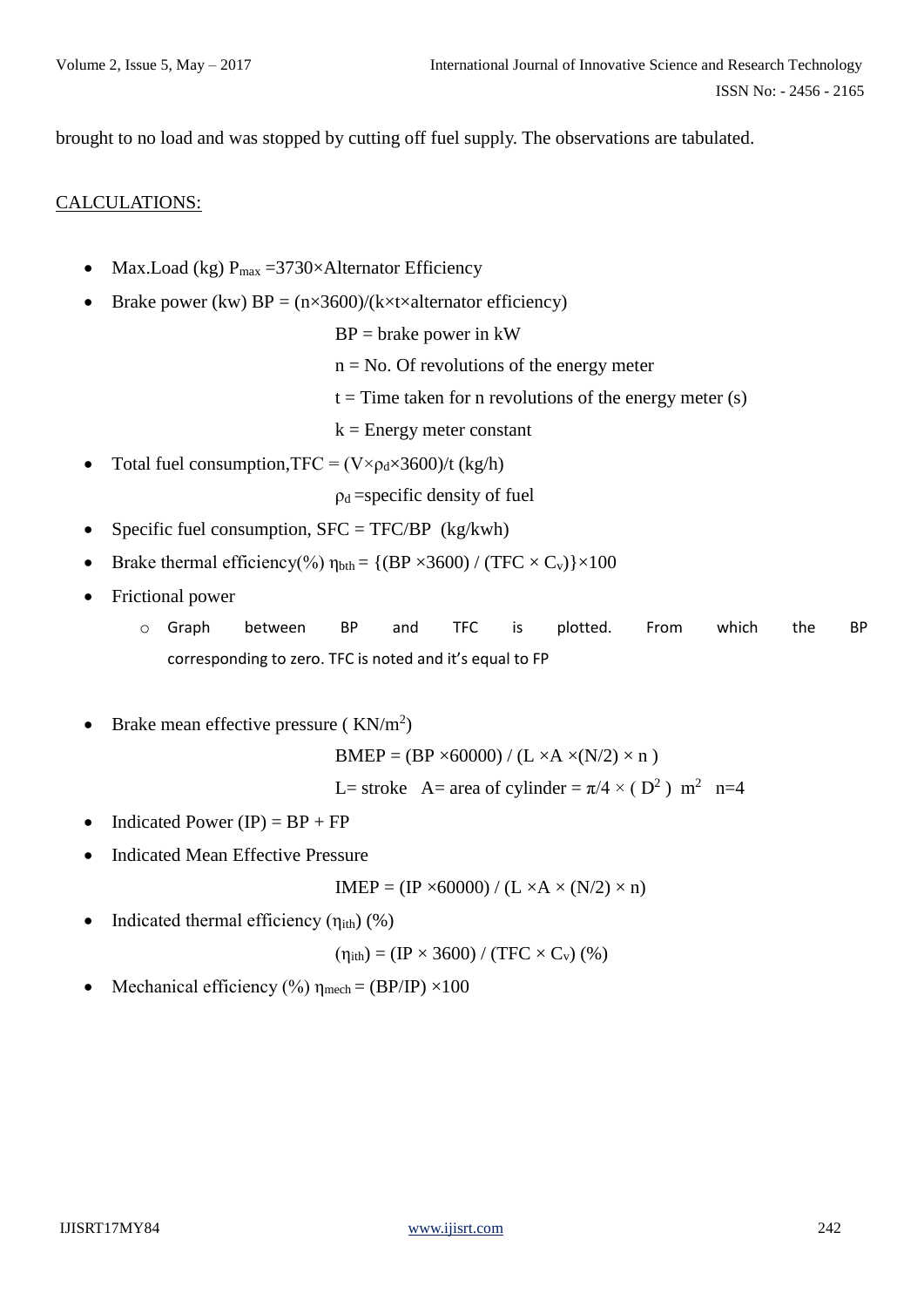ISSN No: - 2456 - 2165



FIG NO.3.1 : SINGLE CYLINDER FOUR STROKE ENGINE

 Using the above relations, the parameters are calculated for pure diesel, and Biodiesel-diesel blends. The obtained values are then plotted graphically to get a pictorial view of the performances. The blends used for the experimental analysis in single cylinder four stroke diesel engine are prepared by mixing various percentage of ethanol and biodiesel with the diesel. The blends used for the experimental analysis are B5 (biodiesel 5% and diesel 95%), B10 (biodiesel 10% and diesel 90%), B15 (biodiesel 15% and diesel 85%), B20 (biodiesel 20% and diesel 80%). The load test and heat balance test are carried out in the engine by using the above mentioned blends.

The maximum load that can be applied so as to not overload the engine was calculated. The engine was started after taking all precautions. The engine was made to run for some time to attain the steady state. At no load time for 10 cc fuel consumption was noted.. The setup used for the testing consists of a single cylinder, four-stroke engine, an alternator and an electrical loading arrangement. The alternator is connected to the output shaft of the engine. Bulb type loading was used in the loading arrangement. The time for 10 cc diesel consumption was noted.

 The experimental was repeated by increasing the load in equal steps to maximum load. The engine was then brought to no load and was stopped by cutting off fuel supply. The experiment is carried out in two stages. The single cylinder four stroke diesel engine is tested by using the engine is tested by using biodiesel blends such as B5, B10, B15 and B20.

 The relative densities of all the blends were found to be lower than that of diesel fuel alone. The relative density was dependent on temperature. Calorific values of the blends were lower than that of diesel but the deviation from the calorific value of diesel is approximately less than 5%, which is in acceptable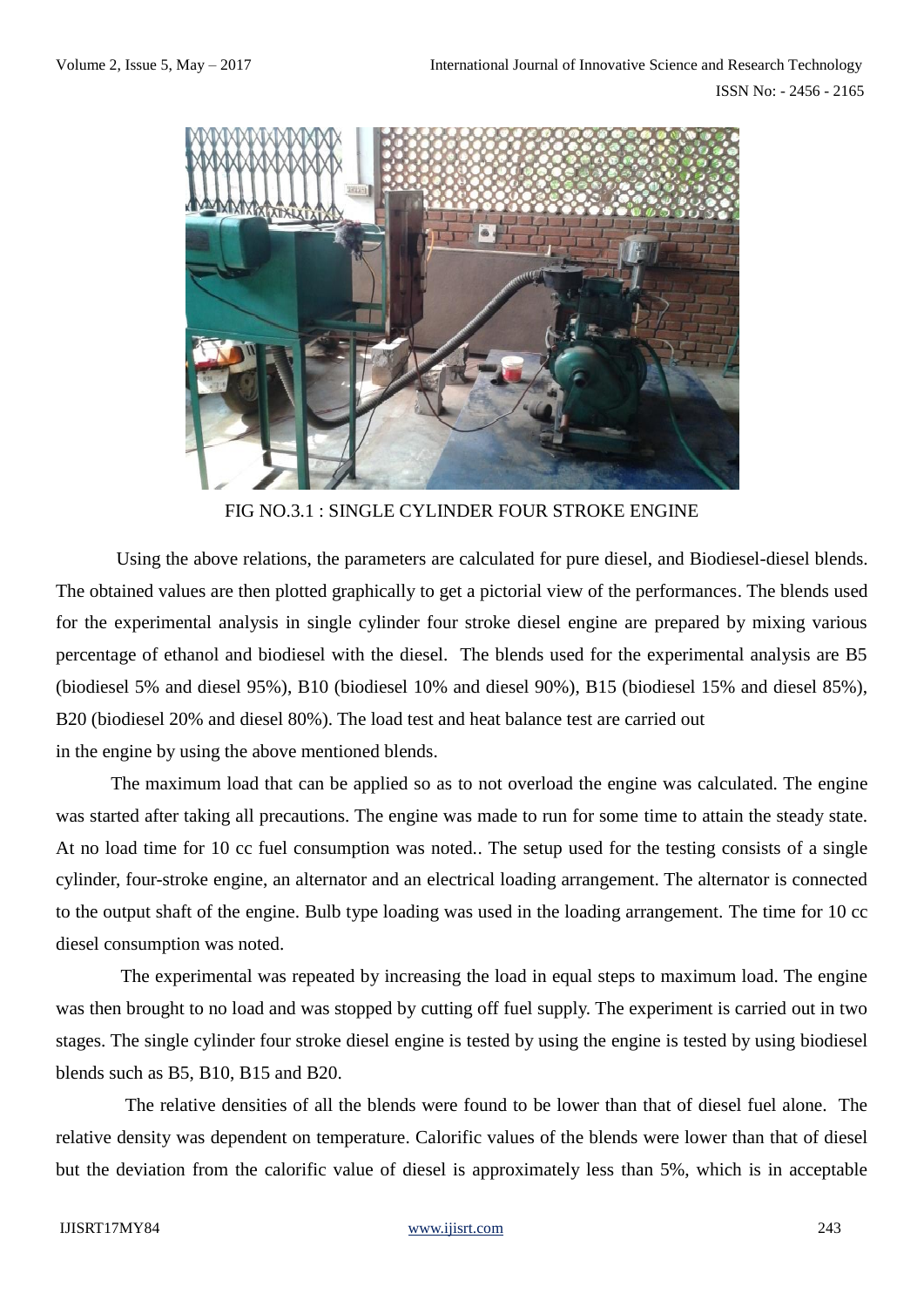range.

### **3.2. BOMB CALORIMETER**

In bomb calorimeter, there is a sealed container capable of holding several atmospheres of gas pressure. A weighed sample of substance is placed in contact with an ignition wire inside the bomb. The bomb is filled to about 20 atm of pressure with O<sub>2</sub>, sealed, and placed in a known amount of water. An electric current is passed through a wire to ignite the mixture. As the combustion takes place, the heat evolved raises the temperature of the calorimeter and its surrounding water. In order to prevent heat loss from the calorimeter system, it is surrounded by a second water bath, whose temperature is continuously adjusted to match that of th calorimeter. Thus, the heat transfer between the system and the surroundings is zero, making the process adiabatic.



FIG NO.3.2 :BOMB CALORIMETER

#### Calculations

Mass of water  $= 1200$  grams C of water  $= 4.184$  J/g<sup>o</sup>C Change in temperature of water  $\Delta T = T_1 - T_2$ Heat absorbed by water,  $Q_w = (m)(c)(\Delta T)kJ$ Heat capacity of the calorimeter,  $C_{cal} = 837 \text{ J} / ^{\circ}\text{C}$ Change in temperature of calorimeter  $\Delta T = T_1 - T_2$ Heat absorbed by calorimeter =  $(C_{cal}) (\Delta T)$  kJ Calorific value of the given fuel = (m) (c) ( $\Delta T$ ) +(Ccal)( $\Delta T$ ) kJ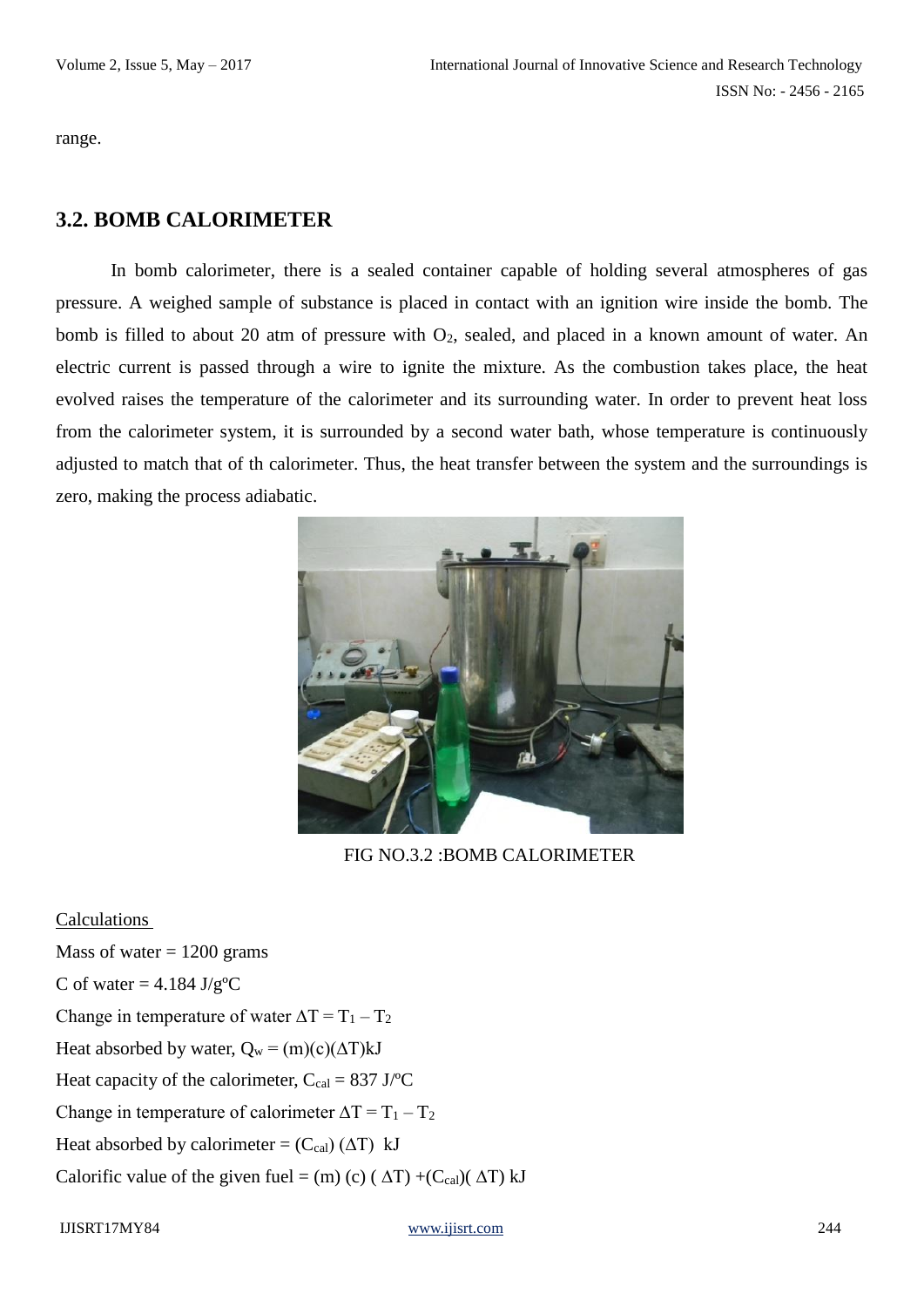### **3.3. REDWOOD VISCOMETER**

The redwood viscometer consists of vertical cylindrical oil cup with an orifice in the centre of its base. The orifice can be closed by a ball. A hook pointing serve as a guide mark for filling the oil. The cylindrical cup is surrounded by the water bath. The water bath maintains the temperature of the oil to be tested at constant temperature. The oil is heated by heating the water bath by means of an immersed electric heater in the water bath. The provision is made for stirring the water to maintain the uniform temperature in the water bath and to place the thermometer it record the temperature of oil and water bath. The cylinder is 47.625mm in diameter and 88.90mm deep. The orifice is 1.70mm in diameter and 12mm in length. This viscometer is used to determine the kinematic viscosity of the oil. From the kinematic viscosity the dynamic viscosity and density is determined.

Viscosity is the property of fluid. It is defined as "the internal resistance offered by the fluid to the movement of one layer of fluid over an adjacent layer". It is due to the cohesion between the molecules of the fluid. The fluids which obey the Newton law of viscosity are called as Newtonian fluid.The dynamic viscosity of fluid is defined as the shear required to produces unit rate of angular deformation.



FIG NO.3.3. VISCOMETER

### **3.4. CLEVELAND OPEN CUP APPARATUS**

The flash and fire point of the lubricating oil is defined as the lowest temperature at which it forms vapors and produces combustible mixture with air. The higher flash point temperature is always desirable for any lubricating oil. If the oil has the lower value of flash point temperatures, it will burn easily and forms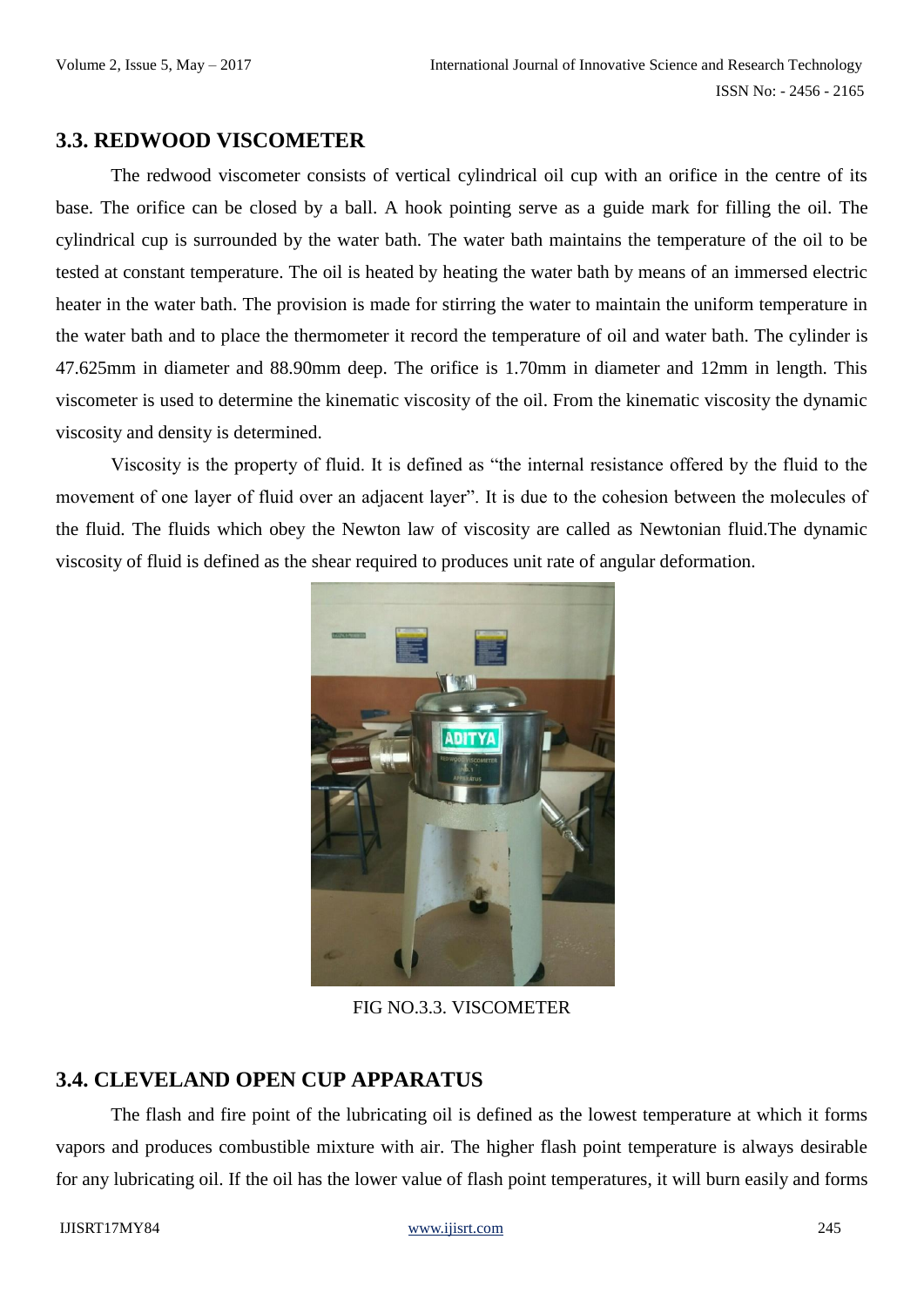the carbon deposits on the moving parts. The minimum flash temperature of the oil used in IC engines varies from  $200^{\circ}$  C to  $250^{\circ}$  C. when it is tested by open cup apparatus the temperature is slightly more than the above temperatures. The flash and fire point temperatures may differs by  $20^0$  C to  $60^0$  C when it is tested by open cup apparatus. However a greater difference may be obtained if somr additives are mixed with oil. The flash and fire point temperatures depends upon the volatility of the oil.

The Cleveland open cup apparatus consists of cylindrical cup of standard size. It is held in position in the metallic holder which is placed on a wire gauge. It is heated by means of an electric heater housed inside metallic holder. A provision is made on the top of the cup to hold the thermometer. A standing filling mark is done on the inner side of the cup and the sample of oil is filled up to the mark. This apparatus will give more accurate results than any other type.



FIG NO.3.4. CLEVELAND OPEN CUP APPARATUS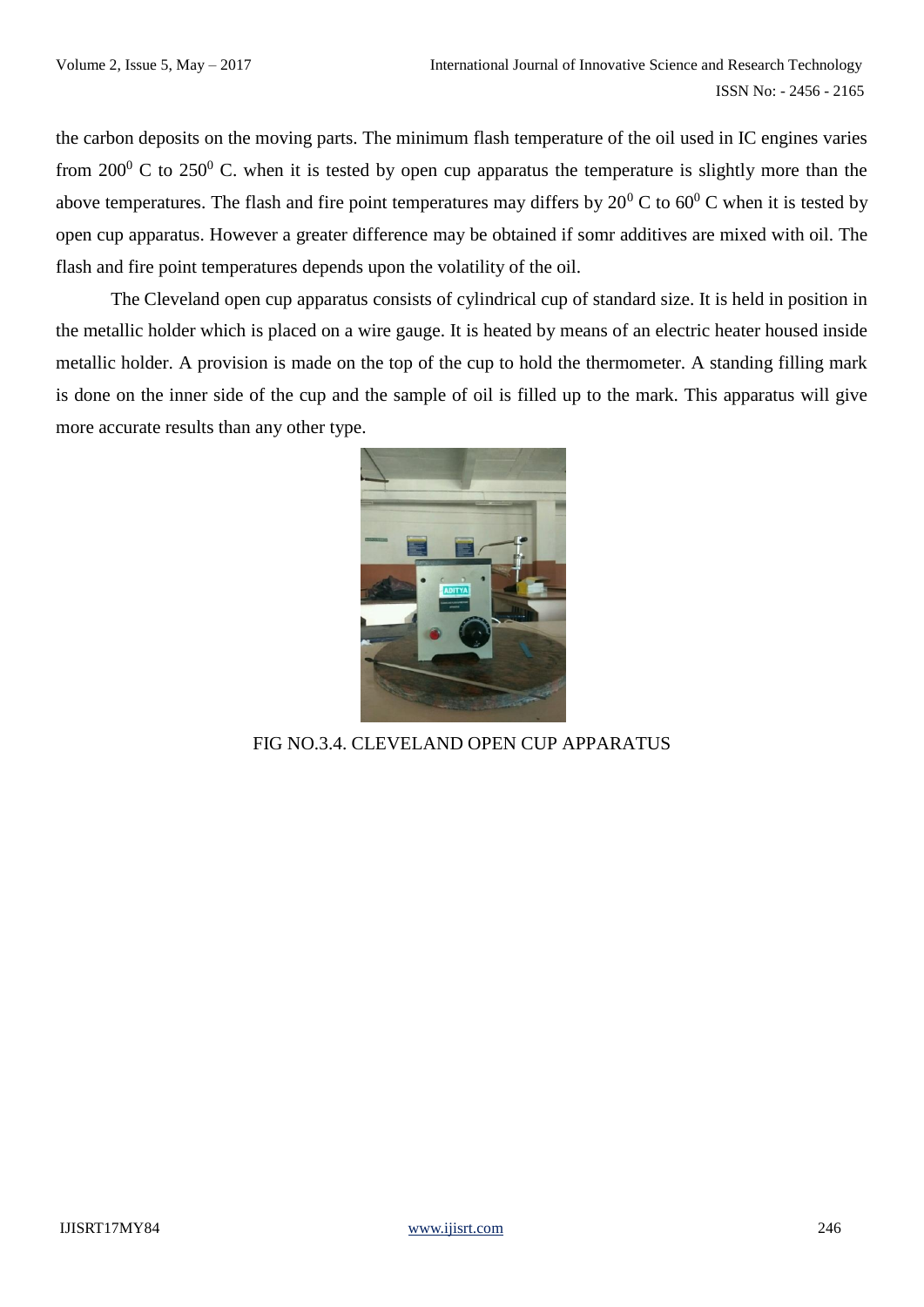# **CHAPTER-4 SAMPLE CALCULATION**

Calculation of values based on B5 readings:

1. BRAKE POWER, BP  $=$   $(n * 3600)/(K * 100)$  $=$   $(5*3600)/(300*0.8*41)$  $= 1.867kW$ 2. TOTAL FUEL CONSUMPTION, TFC =  $(v *_{Q} * 3600)$ /T  $= (0.01*0.82075*3600)/44.1$  $= 0.67$ kg/hr 3. SPECIFIC FUEL CONSUMPTION, SFC = TFC/BP  $= 0.67/1.867$  $= 0.358$  kg/kWhr

4. INDICATED POWER , IP  $= BP+FP$  $= 1.867 + 1.299$  $= 3.167$  kW

5. BRAKE THERMAL EFFICIENCY,  $\eta_{\text{bth}} = (BP*3600)/(TFC*CV)$  $= (1.867*3600)/(0.67*44095.13)$  $= 22.75%$ 

6. INDICATED THERMAL EFFICIENCY,  $\eta_{ith} = (IP*3600)/(TFC*CV)$  $= (3.167*3600)/(0.67*4405.13)$ =38.59%

7. BRAKE MEAN EFFECTIVE PRESSURE,  $B_{\text{mep}} = (BP*60000)/(L*A*N_{/2}*n)$  $= (1.867*60000)/(0.11*0.00502*750*1)$  $= 270.16$  kN/m<sup>2</sup>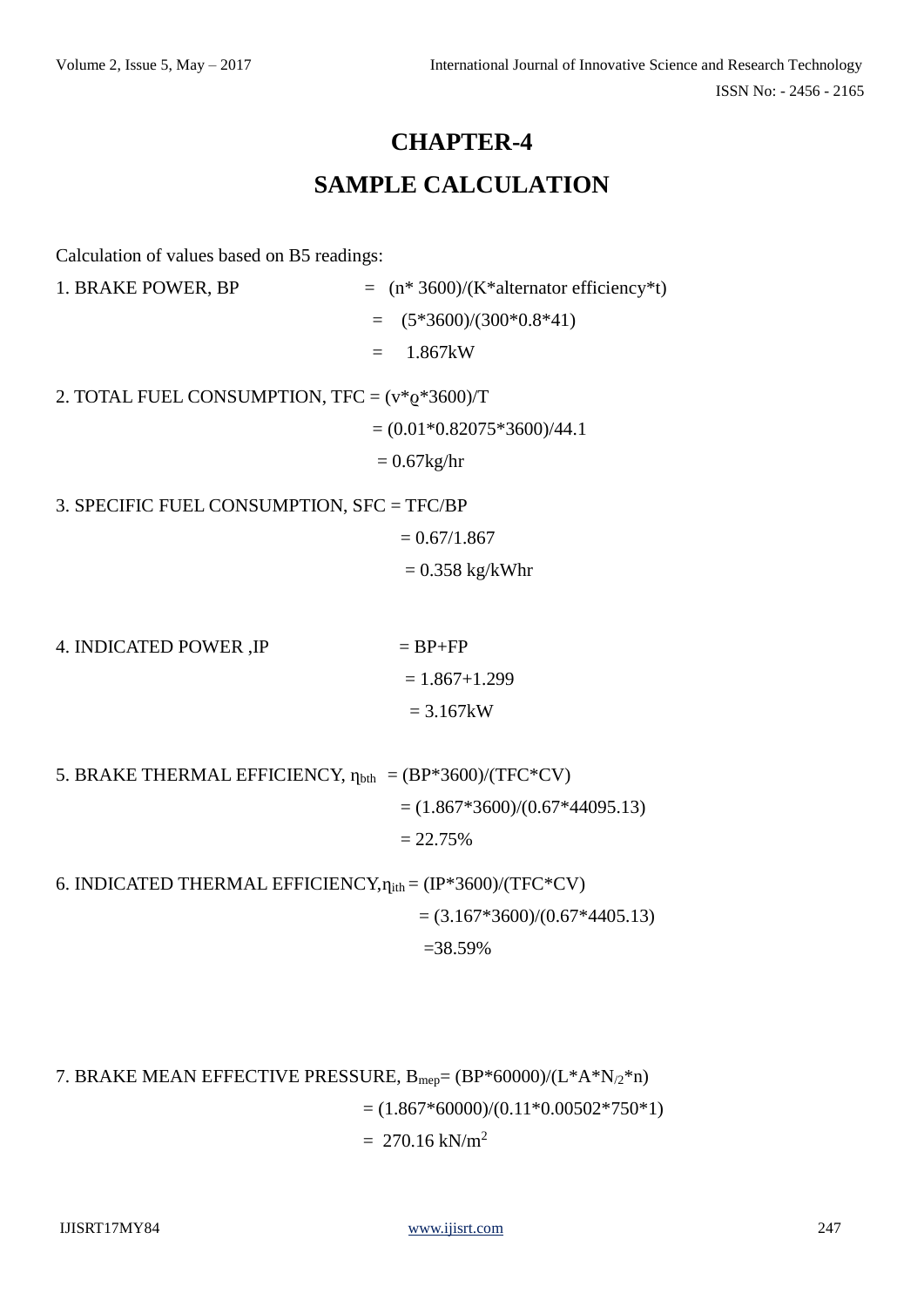ISSN No: - 2456 - 2165

# 8. INDICATED MEAN EFFECTIVE PRESSURE,  $I_{\text{mep}} = (IP^*60000)/(L^*A^*N_2^*n)$  $= (3.17*60000)/(0.11*0.00502**750*1)$  $= 458.25$  kN/m<sup>2</sup>

9. MECHANICAL EFFICIENCY,  $η_{mech} = (BP/IP)*100$ 

$$
= (0.67/3.17)^*100
$$

$$
= 21.13\%
$$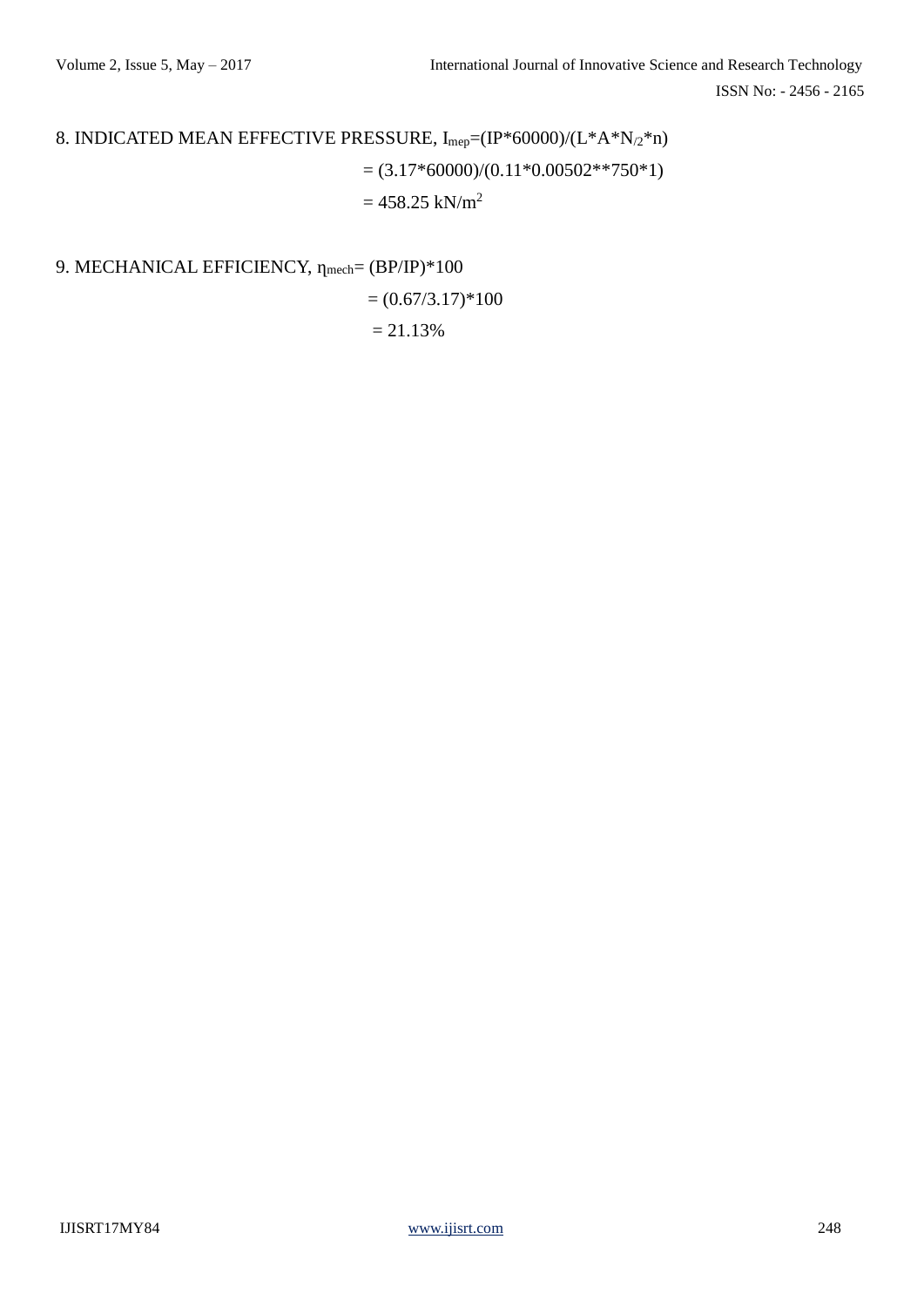# **CHAPTER-5**

# **EXPERIMENTAL RESULTS**

#### **5.1. PROPERTIES OF BIODIESEL-DIESEL BLENDS**

Some fuel properties of local biodiesel blended with diesel were experimentally determined to establish their suitability for use in compression ignition engines.

| <b>FUEL</b>      | <b>DENSITY</b>       | <b>DYNAMIC</b>       | <b>FLASH</b> | <b>CALORIFIC</b> |
|------------------|----------------------|----------------------|--------------|------------------|
|                  | (kg/m <sup>3</sup> ) | <b>VISCOCITY</b>     | <b>POINT</b> | <b>VALUE</b>     |
|                  |                      | (Ns/m <sup>2</sup> ) | $(^0C)$      | (kJ/kg)          |
| Diesel           | 820                  | 0.00167              | 92           | 44514            |
| <b>Biodiesel</b> | 805                  | 0.00157              | 170          | 41266            |
| B <sub>5</sub>   | 819.25               | 0.00153              | 98           | 44188.3          |
| <b>B10</b>       | 817.84               | 0.00149              | 105          | 43862.6          |
| <b>B15</b>       | 816.69               | 0.00143              | 114          | 43536.9          |
| <b>B20</b>       | 814.16               | 0.00139              | 126          | 43211.2          |

TABLE NO. 5.1 : PROPERTIES TABLE

The results show that both the relative density and viscosity of the blends decreased as the biodiesel content in the blends were increased. It can be observed that as the percentage of biodiesel in the blends was increased, the relative densities decreased. This is due to the fact that oil has lower density and as such will lower the density when mixed with diesel.

#### **5.2. LOAD TEST RESULTS**

Blends used in experiment are prepared by mixing diesel with biodiesel in various percentages in concentration. The engine speed was fixed at 1500rpm.The setup used for the testing consists of a single cylinder, four-stroke engine, an alternator and an electrical loading arrangement. The alternator is connected to the output shaft of the engine. Bulb type loading was used in the loading arrangement.

The performance characteristic of a single cylinder four stroke diesel engine at various loads from no load to full load fueled with biodiesel and its diesel are discussed below as per the results obtained. The blends used for the performance tests are B5, B15, B15, and B20.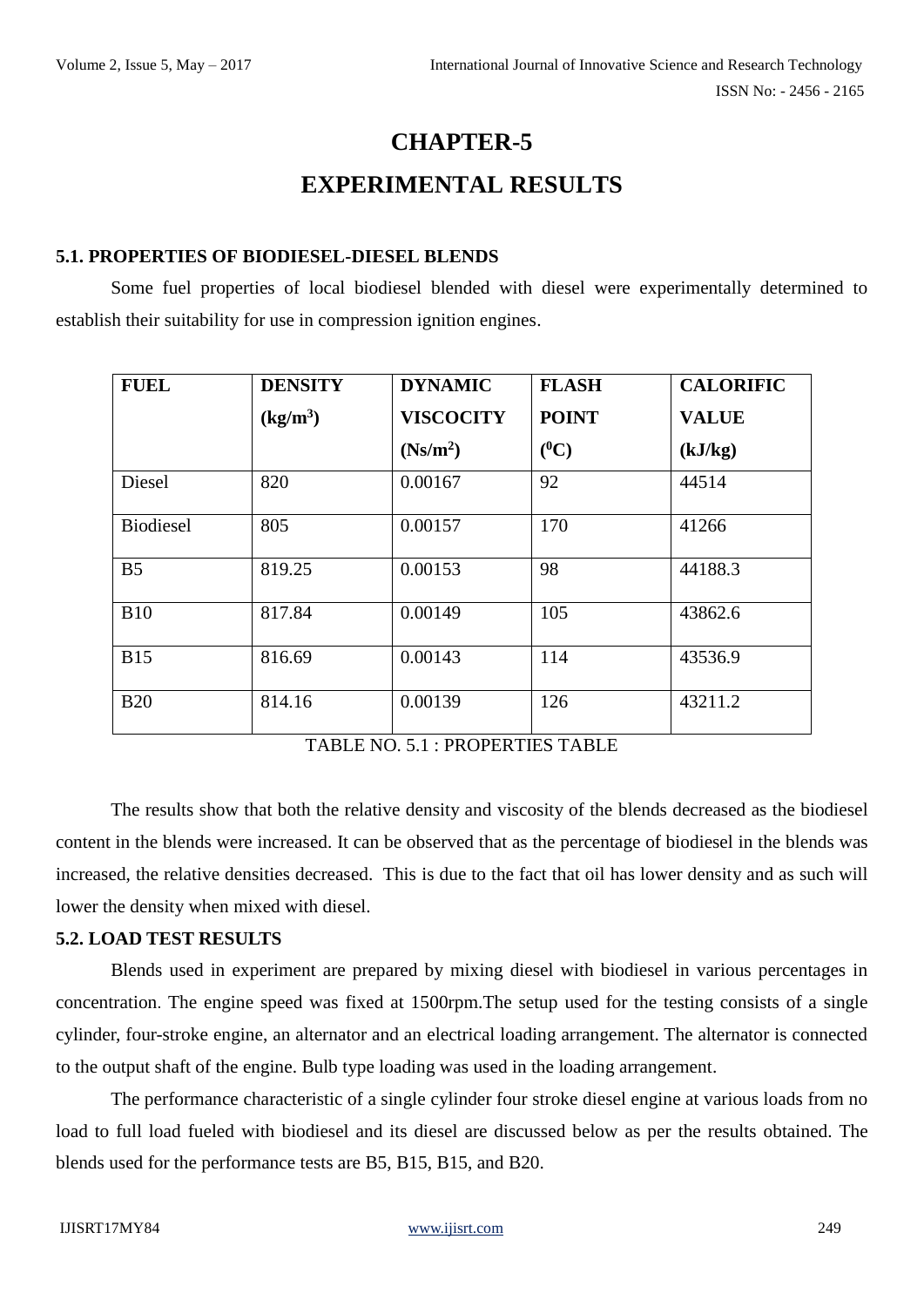#### **5.2.1 BRAKE POWER**

Engine power is mainly classified into brake power and indicated power, generally represented as bp and ip. Indicated power is based on indicated net work and is thus a measure of forces developed within the cylinder. More practical is the rotational force available at the delivery point, at the engine crankshaft and the power corresponding to it. This power is interchangeably referred to as brake power, shaft power or delivery power. In general only the term brake power bp, has been used. The bp is generally measured by attaching a power absorption device to the drive shaft of the engine. In general brake power increases as the load increases and the proportion of blends increases. At full load condition brake power (in kW) obtained are as follows 2.368, 2.47, 2.48, 2.496, 2.514 for diesel, 5, B10, B15, B20 respectively.

| <b>SLNO</b>    | <b>LOAD</b> |               |                |                  |            |                |
|----------------|-------------|---------------|----------------|------------------|------------|----------------|
|                |             | <b>DIESEL</b> | B <sub>5</sub> | <b>B10</b>       | <b>B15</b> | <b>B20</b>     |
|                | 0           | $\theta$      | $\theta$       | $\boldsymbol{0}$ |            | $\overline{0}$ |
| $\overline{2}$ | 400         | 0.556         | 0.577          | 0.578            | 0.581      | 0.593          |
| 3              | 1000        | 1.301         | 1.355          | 1.356            | 1.388      | 1.389          |
| $\overline{4}$ | 1400        | 1.596         | 1.867          | 1.923            | 1.94       | 1.958          |
| 5              | 2000        | 2.368         | 2.47           | 2.48             | 2.496      | 2.514          |

TABLE NO..5.2.1 :BRAKE POWER

### **5.2.2 SPECIFIC FUEL CONSUMPTION**

Specific fuel consumption is the ratio that compares the fuel used by the engine to the amount of power the engine produces. Specific fuel consumption allows manufacturers to see which engine use the least fuel while still producing high amount of power. It allows engines of all different sizes to be compared to see which is the most fuel efficient. A lower number equals a higher efficiency because the engine is creating a high level of power while using a low amount of fuel. Diesel engines typically perform better than gasoline engines in term of BSFC. The variation of brake specific fuel consumption with brake power is shown in fig.6.1,,the plot it is reveals that as the load increases the fuel consumption decrease. At full load condition specific fuel consumption obtained are 0.336 kg/kwhr, 0.33 kg/kwhr, 0.32 kg/kwhr, 0.31 kg/kwhr, and 0.30 kg/kwhr, for fuels of diesel, B5, B10, B15, B20 respectively.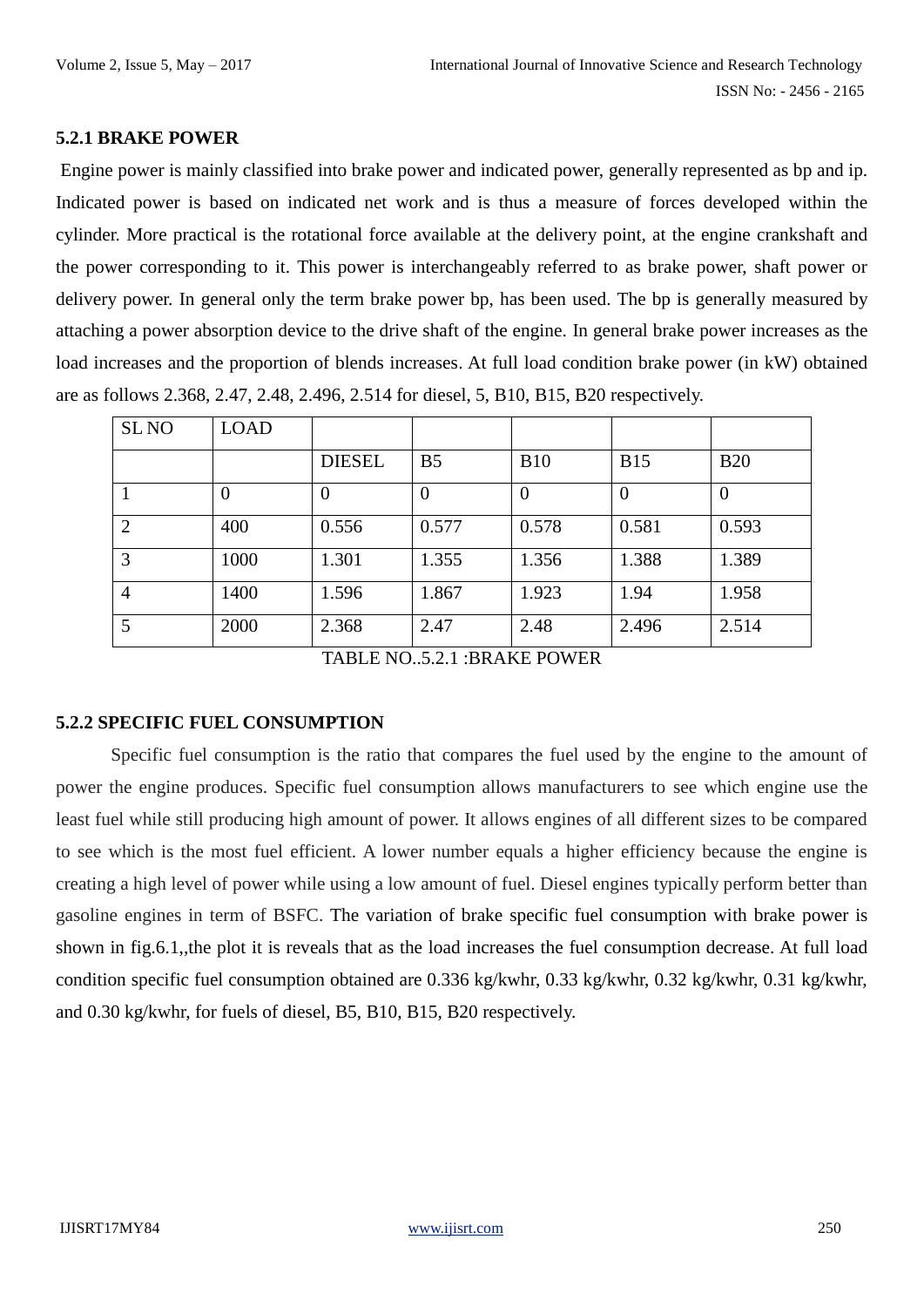| <b>SLNO</b>    | <b>LOAD</b>    |                |                |                |                |                |
|----------------|----------------|----------------|----------------|----------------|----------------|----------------|
|                | (kW)           |                |                |                |                |                |
|                |                | <b>DIESEL</b>  | B <sub>5</sub> | <b>B10</b>     | <b>B15</b>     | <b>B20</b>     |
| $\mathbf{1}$   | $\overline{0}$ | $\overline{0}$ | $\overline{0}$ | $\overline{0}$ | $\overline{0}$ | $\overline{0}$ |
| 2              | 400            | 0.880          | 0.86           | 0.85           | 0.84           | 0.85           |
| 3              | 1000           | 0.504          | 0.47           | 0.36           | 0.46           | 0.35           |
| $\overline{4}$ | 1400           | 0.439          | 0.36           | 0.34           | 0.33           | 0.32           |
| 5              | 2000           | 0.357          | 0.34           | 0.33           | 0.32           | 0.30           |

TABLE 5.2.2 : SPECIFIC FUEL CONSUMPTION

#### **5.2.3. BRAKE THERMAL EFFICIENCY (ղbth)**

The variation of brake thermal efficiency with brake power is shown in fig.6.2.,from the plot it is observed that as the load increases the brake thermal efficiency increases. At full load condition the brake thermal efficiency obtained are 24.08%, 24.46%, 25.40%, 26.35%, and 27.65% for fuels of diesel, B5, B10, B15, B20 respectively.

| SL <sub>NO</sub> | <b>LOAD</b>    |                |                |                  |                |                |
|------------------|----------------|----------------|----------------|------------------|----------------|----------------|
|                  | (kW)           |                |                |                  |                |                |
|                  |                | <b>DIESEL</b>  | B <sub>5</sub> | <b>B10</b>       | <b>B15</b>     | <b>B20</b>     |
|                  | $\overline{0}$ | $\overline{0}$ | $\overline{0}$ | $\boldsymbol{0}$ | $\overline{0}$ | $\overline{0}$ |
| $\overline{2}$   | 400            | 7.96           | 9.47           | 9.68             | 9.86           | 9.88           |
| 3                | 1000           | 16.03          | 17.49          | 17.63            | 18.04          | 18.63          |
| $\overline{4}$   | 1400           | 18.45          | 22.75          | 24.02            | 24.22          | 24.86          |
| 5                | 2000           | 22.71          | 24.11          | 24.63            | 25.94          | 27.44          |

#### TABLE NO. 5.2.3: BRAKE THERMAL EFFICIENCY

### **5.2.4. INDICATED THERMAL EFFICIENCY (ղith)**

The variation of indicated thermal efficiency with brake power is shown in fig.6.3, the plot it is reveals that as the load increases the indicated thermal efficiency increases. At full load condition the indicated Thermal efficiency obtained are 35.90%, 35.27%, 37.21%, 38.45%, and 40.51% for fuels of diesel,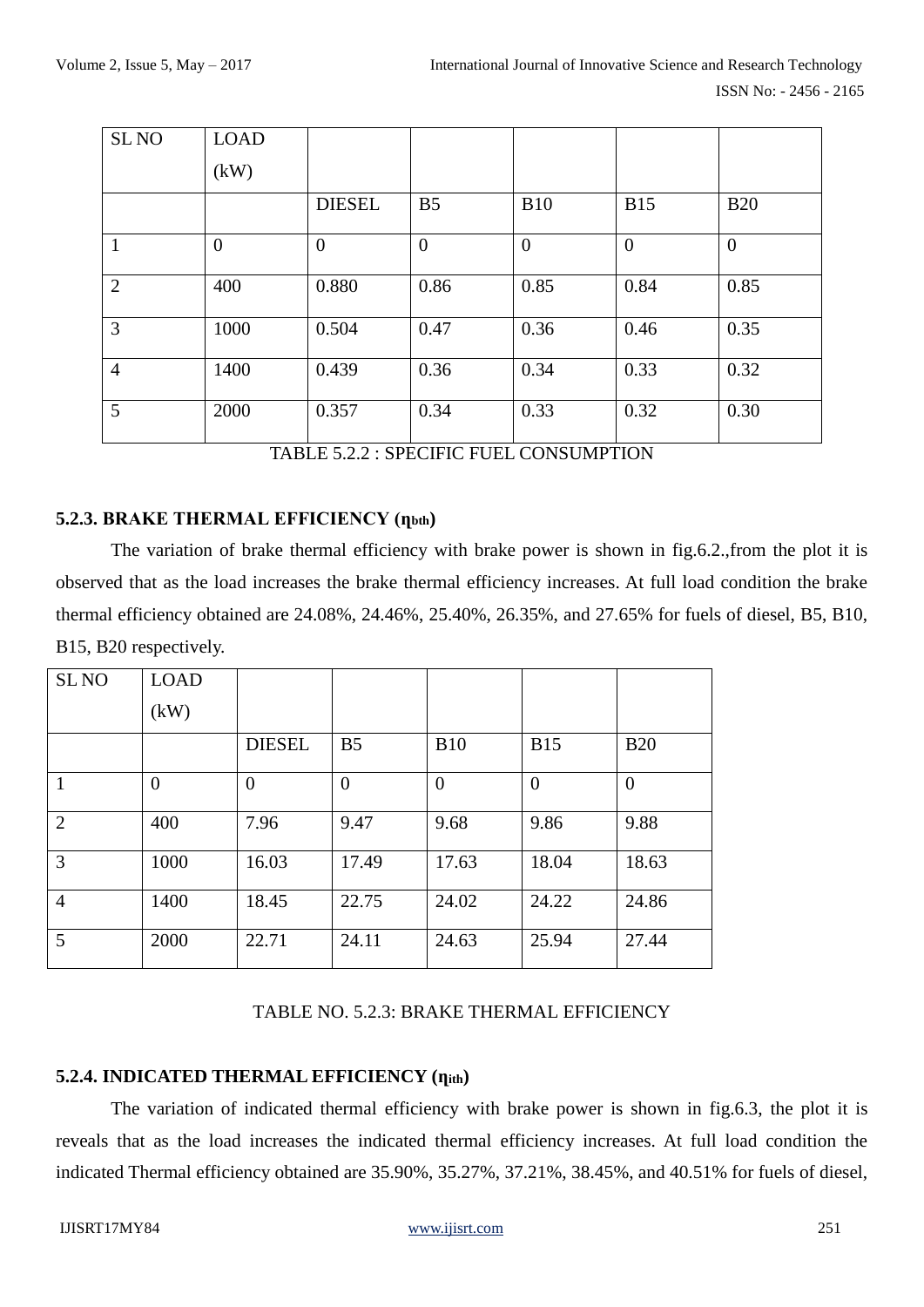| SL <sub>NO</sub> | <b>LOAD</b> |               |                |             |            |            |
|------------------|-------------|---------------|----------------|-------------|------------|------------|
|                  | (kW)        |               |                |             |            |            |
|                  |             | <b>DIESEL</b> | B <sub>5</sub> | <b>B</b> 10 | <b>B15</b> | <b>B20</b> |
|                  | $\theta$    | 20.83         | 22.63          | 23.34       | 23.47      | 23.94      |
| $\overline{2}$   | 400         | 26.59         | 30.8           | 31.46       | 31.95      | 32.17      |
| 3                | 1000        | 32.06         | 34.26          | 34.94       | 35.19      | 36.08      |
| 4                | 1400        | 33.48         | 38.51          | 40.25       | 40.46      | 41.45      |
| $5^{\circ}$      | 2000        | 35.18         | 36.79          | 38.05       | 39.51      | 34.71      |

#### B5, B10, B15, B20 respectively.

#### TABLE NO.5.2.4 : INDICATED THERMAL EFFICIENCY

#### **5.2.5. MECHANICAL EFFICIENCY(ղmech):**

The mechanical efficiency of an engine will be highest when the engine is running at the speed at which maximum bhp is developed. The variation of mechanical efficiency with brake power is shown in fig.6.4, the plot it is reveals that as the load increases the mechanical efficiency increases. At full load condition the brake thermal efficiency obtained are 67.06%, 69.35%, 68.25%, 68.52% and 68.25% for fuels of diesel, B5, B10, B15, B20 respectively.

| <b>SL NO</b>   | <b>LOAD</b>    |                |                |                  |            |                |
|----------------|----------------|----------------|----------------|------------------|------------|----------------|
|                | (kW)           | <b>DIESEL</b>  | B <sub>5</sub> | <b>B10</b>       | <b>B15</b> | <b>B20</b>     |
|                | $\overline{0}$ | $\overline{0}$ | $\overline{0}$ | $\boldsymbol{0}$ | $\theta$   | $\overline{0}$ |
| 2              | 400            | 29.94          | 30.74          | 30.77            | 30.87      | 30.63          |
| 3              | 1000           | 50.01          | 51.04          | 51.04            | 51.27      | 51.65          |
| $\overline{4}$ | 1400           | 55.1           | 58.95          | 59.67            | 59.87      | 59.98          |
| 5              | 2000           | 64.56          | 65.54          | 65.05            | 65.66      | 59.12          |

#### TABLE NO.5.2.5: MECHANICAL EFFICIENCY

#### **5.2.6. BRAKE MEAN EFFECTIVE PRESSURE (Bmep):**

Brake mean effective pressure is the average pressure inside the cylinders of an internal combustion engine based on the calculated brake power. The variation of brake mean effective pressure with brake power is shown in fig.6.5. As brake power increases pressure also gets increases. At full load the Bmep (in  $kN/m<sup>2</sup>$ ) are 342.67, 357.74, 350.05, 359.72 and 271.97 for fuels of diesel B5,B10,B15 and B20.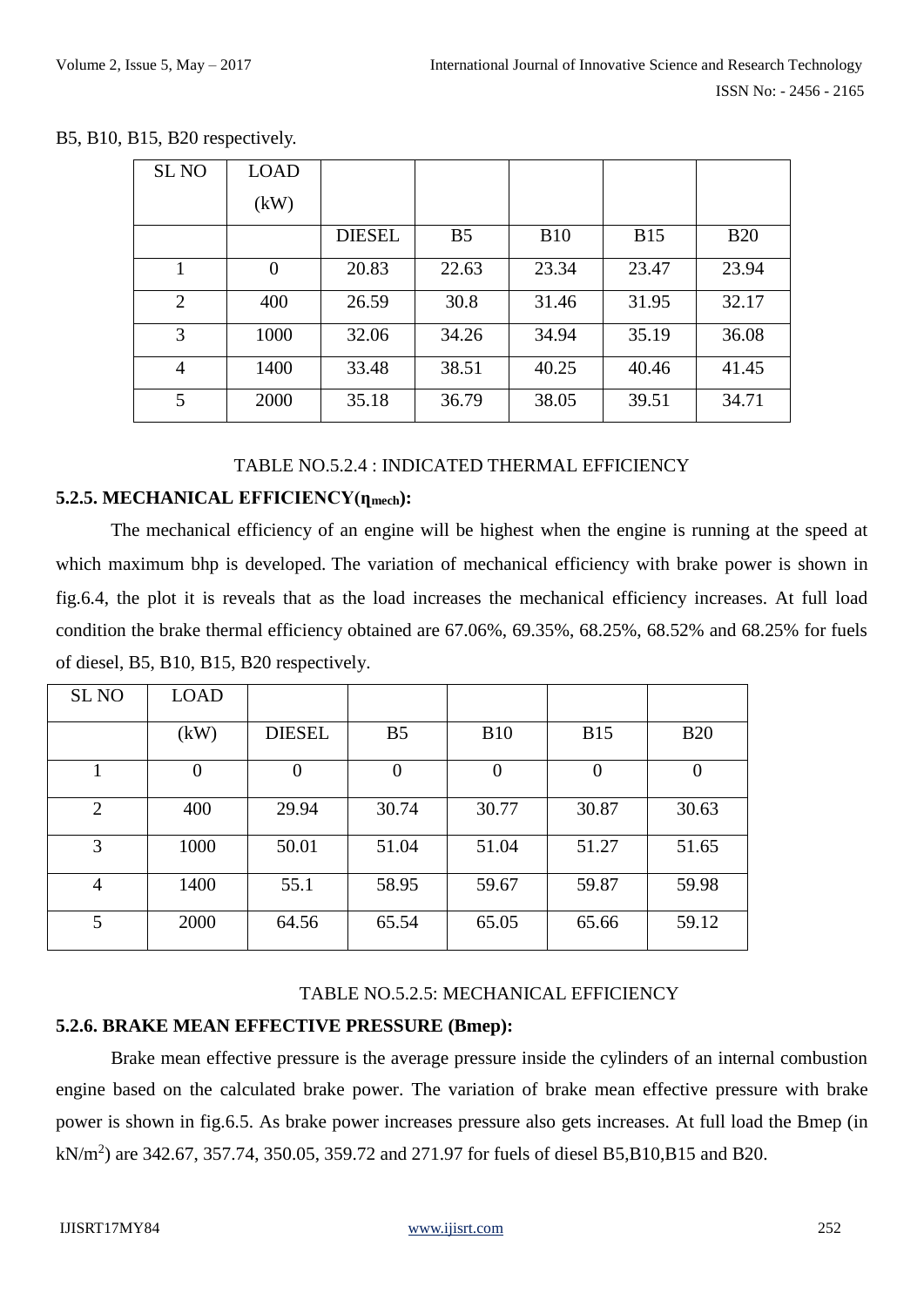| <b>SLNO</b>    | <b>LOAD</b> |               |                |                |            |                |
|----------------|-------------|---------------|----------------|----------------|------------|----------------|
|                | (Kw)        | <b>DIESEL</b> | B <sub>5</sub> | <b>B10</b>     | <b>B15</b> | <b>B20</b>     |
|                | $\theta$    | $\theta$      |                | $\overline{0}$ | $\theta$   | $\overline{0}$ |
| 2              | 400         | 80.38         | 83.47          | 83.58          | 84.01      | 83.05          |
| 3              | 1000        | 188.17        | 196.11         | 196.11         | 197.9      | 200.95         |
| $\overline{4}$ | 1400        | 230.88        | 270.16         | 278.24         | 280.64     | 281.95         |
|                | 2000        | 342.17        | 357.74         | 350.05         | 359.72     | 271.97         |

TABLE NO.5.2.6: BRAKE MEAN EFFECTIVE PRESSURE

#### **5.2.7..INDICATED MEAN EFFECTIVE PRESSURE (Imep):**

Indicated mean effective pressure is the average pressure inside the cylinders of an internal combustion engine based on the calculated indicated power. It increases as manifold pressure increases. The variation of indicated mean effective pressure with brake power is shown in table. As indicated power increases pressure also gets increases. At full load the Imep (in kN/m<sup>2</sup>) are 530.77, 545.25, 538.14, 547.89 and 460.06 for fuels of diesel B5,B10,B15 and B20.The variation is shown in fig.6.6.

| <b>SL NO</b>   | <b>LOAD</b> |               |                |            |            |            |
|----------------|-------------|---------------|----------------|------------|------------|------------|
|                | (kW)        | <b>DIESEL</b> | B <sub>5</sub> | <b>B10</b> | <b>B15</b> | <b>B20</b> |
|                | $\theta$    | 188.09        | 188.09         | 188.09     | 188.09     | 188.09     |
| 2              | 400         | 268.47        | 269.67         | 270.32     | 272.10     | 271.14     |
| 3              | 1000        | 376.268       | 378.2          | 385.99     | 385.99     | 39.04      |
| $\overline{4}$ | 1400        | 418.97        | 417.83         | 416.33     | 418.33     | 460.95     |
| 5              | 2000        | 530.77        | 531.14         | 545.23     | 547.89     | 460.06     |

TABLE NO.5.2.7: INDICATED MEAN EFFECTIVE PRESSURE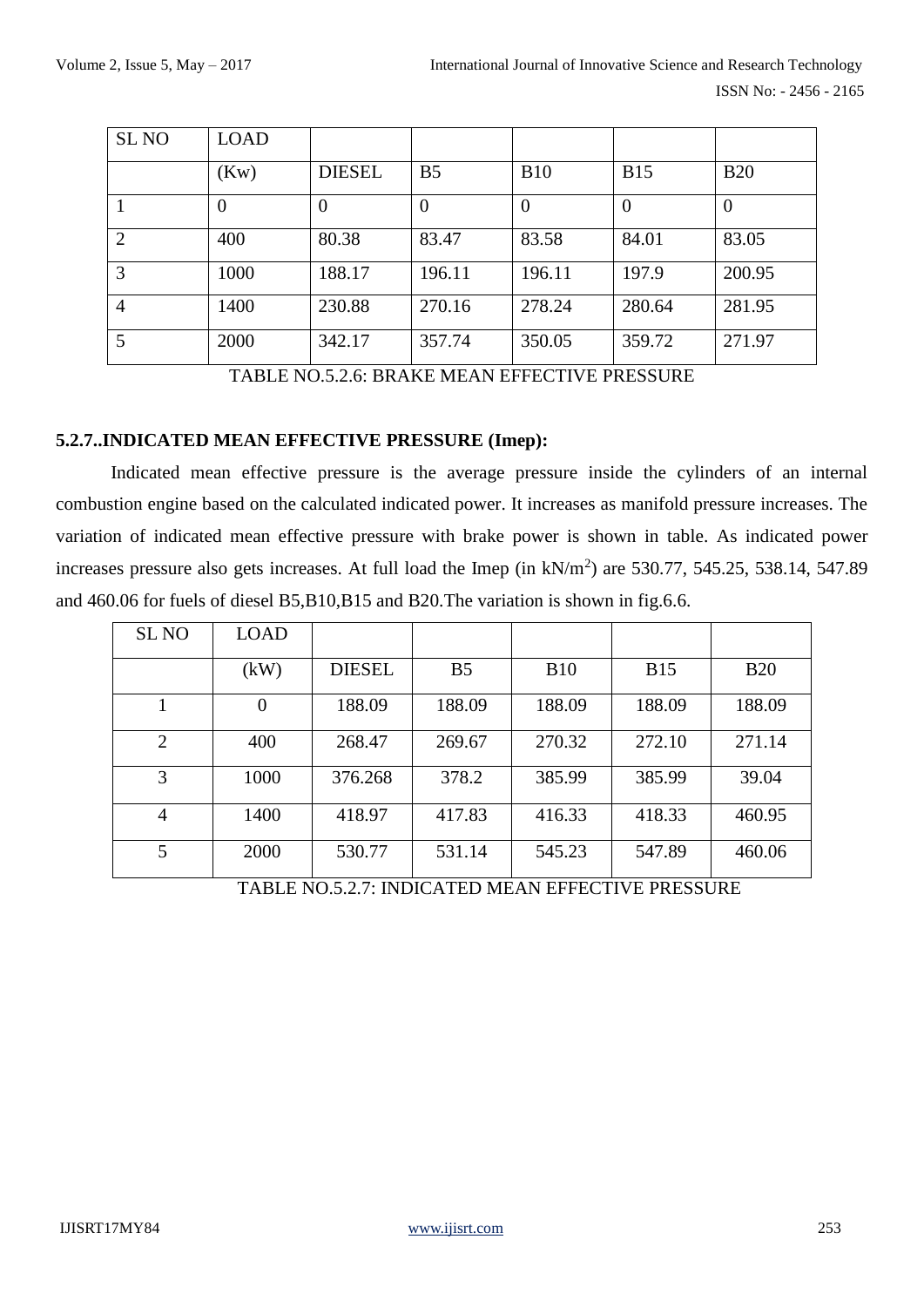# **CHAPTER-6 GRAPHICAL ANALYSIS**

# **6.1. BRAKE POWER vs SPECIFIC FUEL CONSUMPTION**



#### FIG 6.1. BP vs SFC

# **6.2. BRAKE POWER vs BRAKE THERMAL EFFICIENCY**



### FIG NO.6.2. BP vs ղbth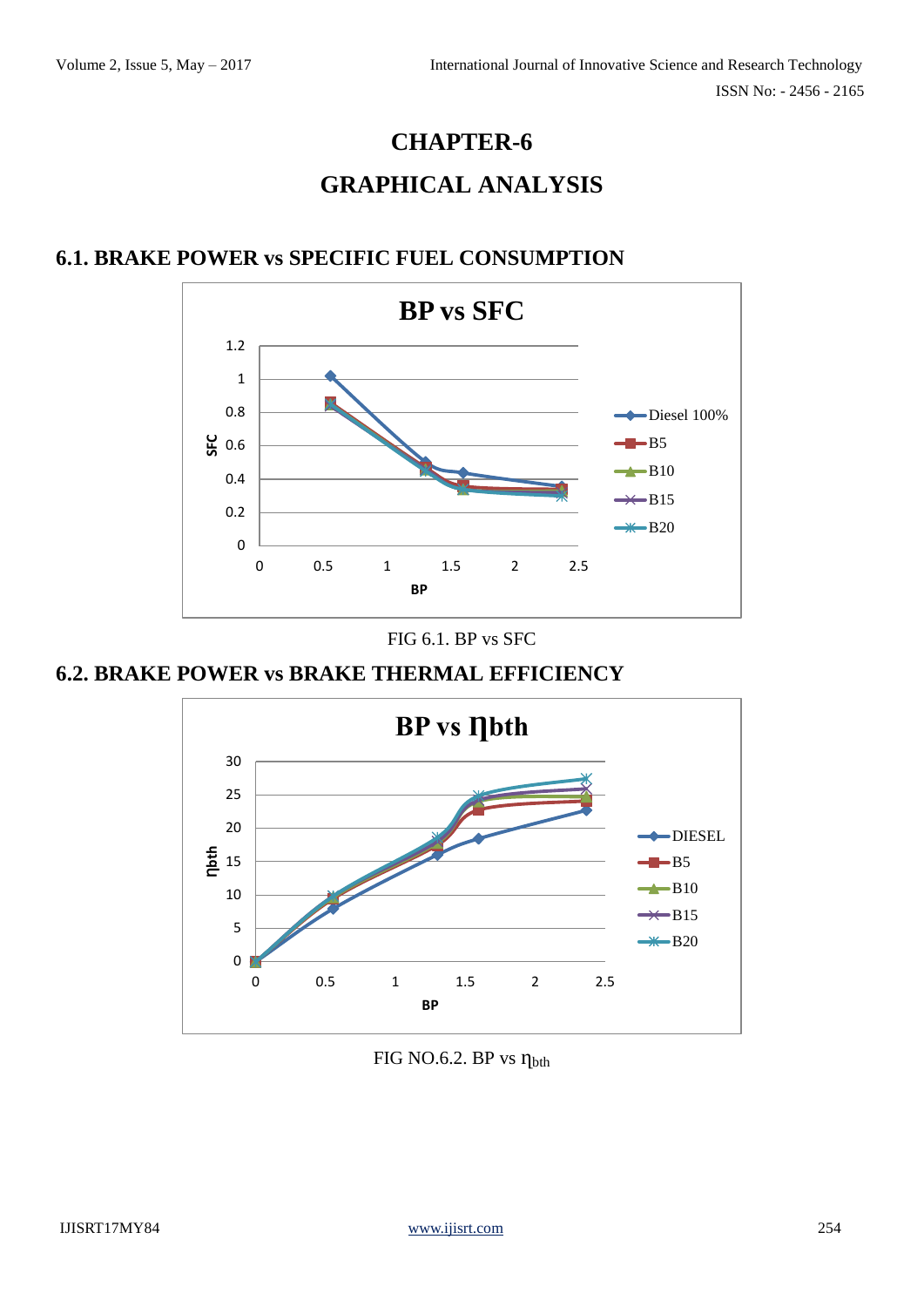### **6.3. BRAKE POWER vs INDICATED BRAKE THERMAL EFFICINCY**



FIG.6.3.BP vs ղith

# **6.4.BRAKE POWER vs MECHANICAL EFFICIENCY**



FIG NO. 6.4. BP vs η<sub>mech</sub>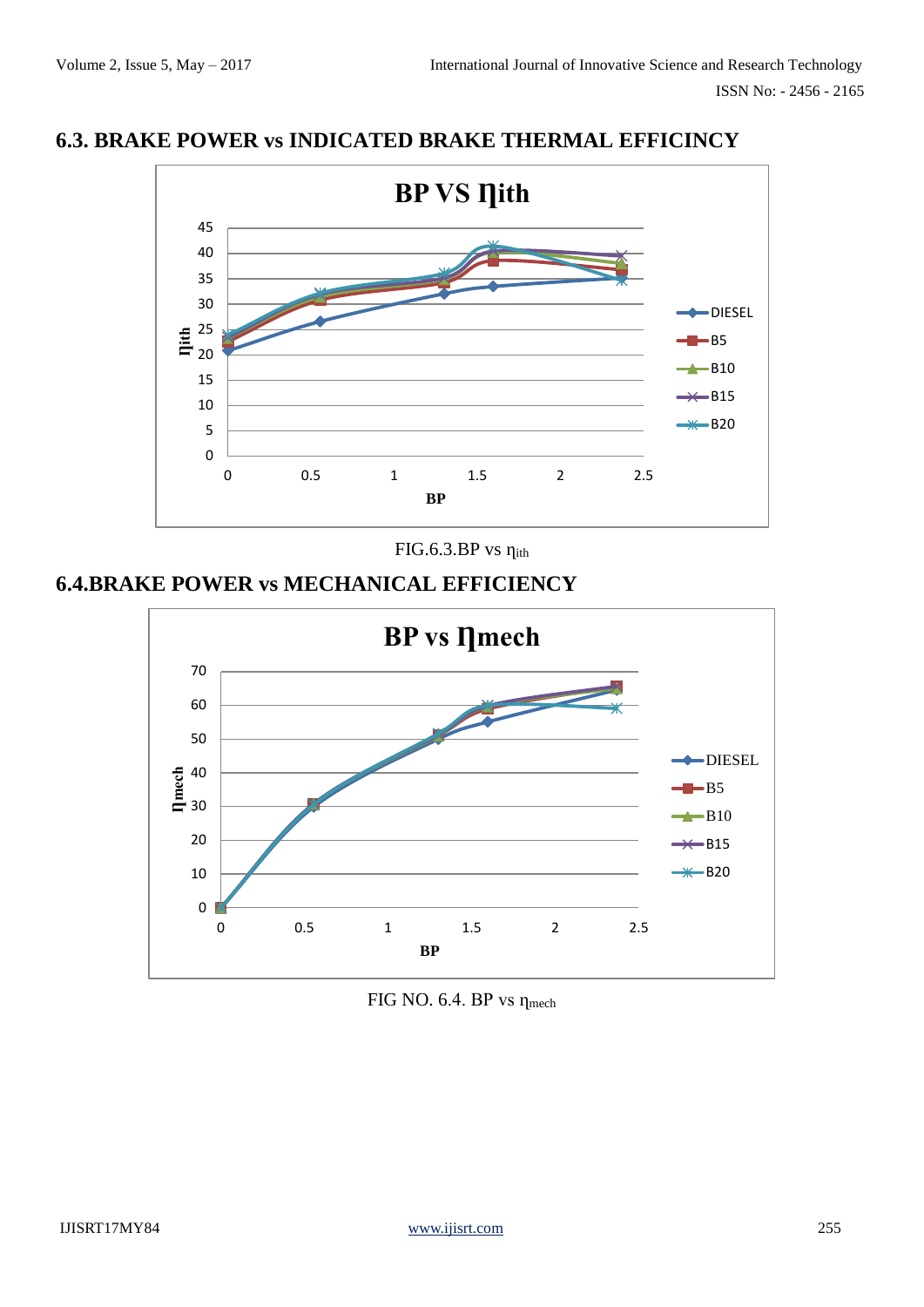ISSN No: - 2456 - 2165

### **6.5.BRAKE POWER vs BRAKE MEAN EFFECTIVE PRESSURE**



FIG NO.6.5.BP vs Bmep

# **6.6. BRAKE POWER vs INDICATED MEAN EFFECTIVE PRESSURE**



FIG NO.6.6.BP vs I<sub>mep</sub>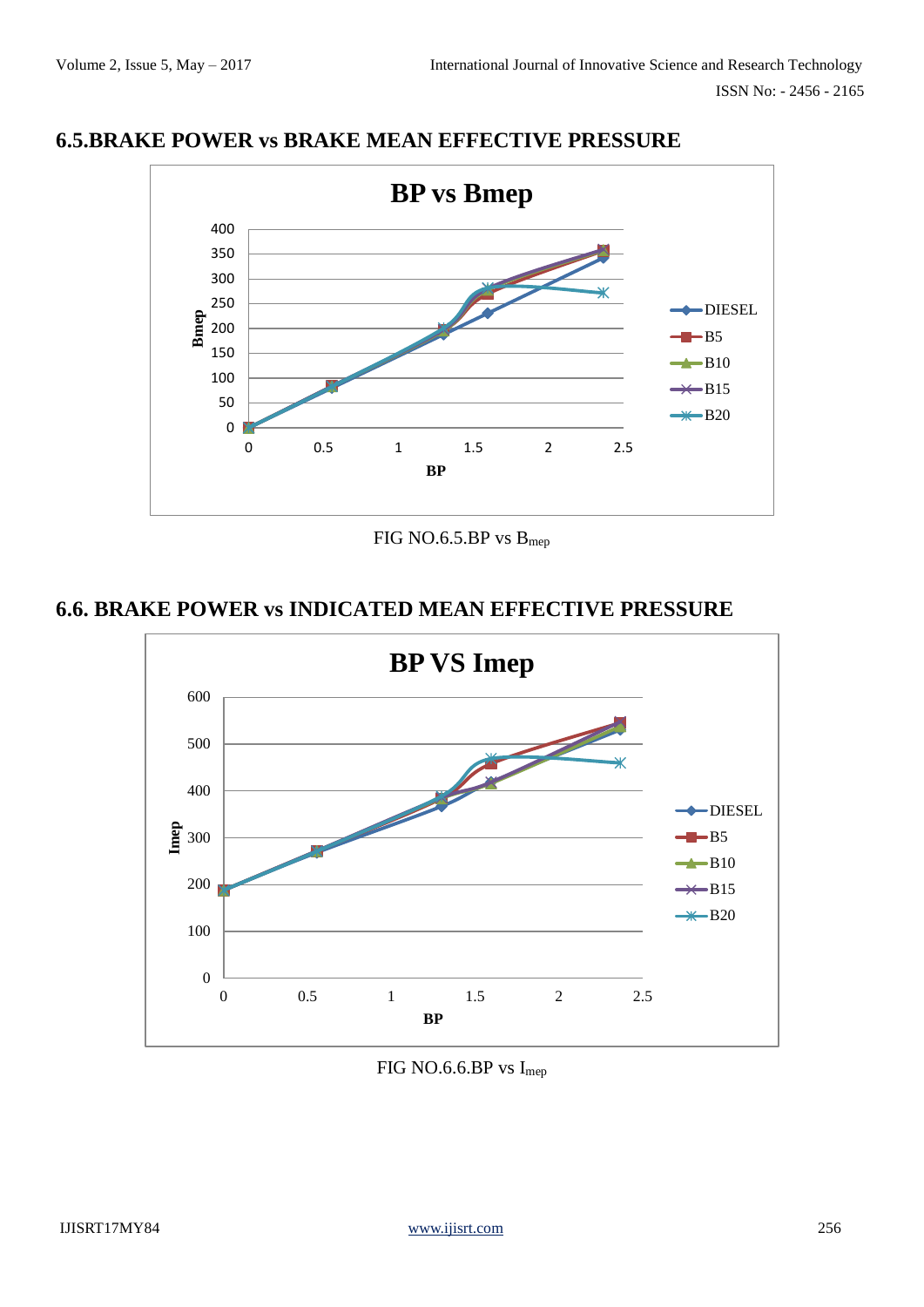# **CHAPTER-7 FUTURE SCOPE**

There is a great potential of waste fish oil as a renewable source for production of biodiesel. Research for producing bio fuels from fish oil is in the beginning stages and there is a substantial need for more research to satisfy the other economic issues related to study the other economic issues related to bio fuels. There is a considerable potential for the utilization of fish oil in all areas. Producing biodiesel from waste fish oil can reduce the usage of diesel usage in transportation sector and it can reduce pollution to a considerable limit. The fish oil based biodiesel is not only be used in a diesel engines but it can be used for other purposes like boiler fuel in thermal power plants instead of diesel. India is a country of vast horticulture having a wide variety of fishes both salt water fishes well as non salt water fishes. Hence, India has a wide opportunity in using this resource for purpose of making biodiesel. This biodiesel can be made as a byproduct of fish oil hence it become cost effective. Also as the technology develops new cost effective methods can be used for the production of biodiesel.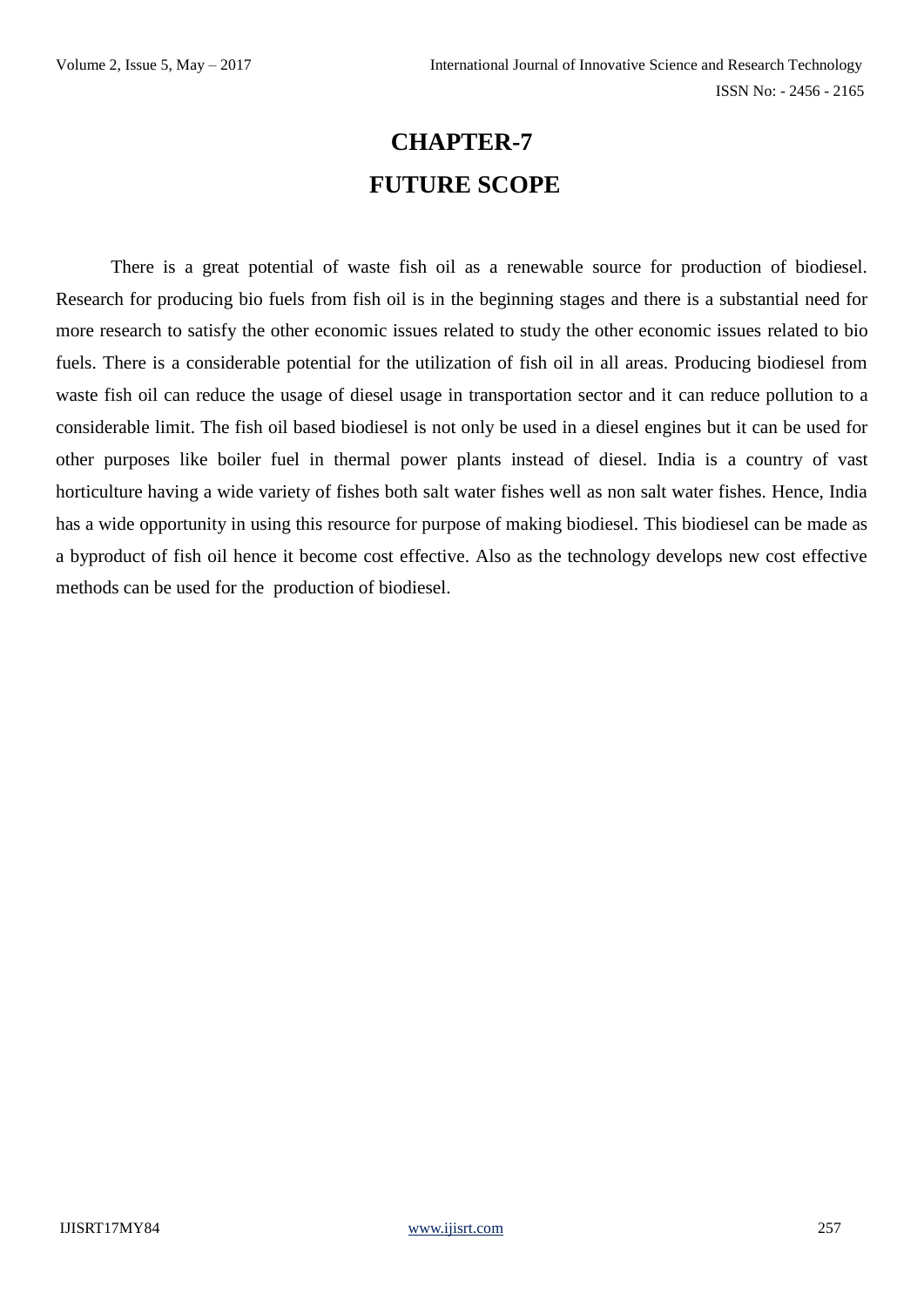# **CHAPTER-8 CONCLUSION**

The biodiesel from waste fish oil is made using the process called transesterification. The produced biodiesel have high viscosity compared to pure diesel. Also the blends have little more dynamic viscosity compared to the pure diesel. The calorific value of biodiesel is less than that of pure diesel but it is within the permissible range. Also the blends prepared from the biodiesel and pure diesel has calorific value within the permissible range. The experimental results obtained from the load test are showing that biodiesel blends can be used in compression ignition engines. The specific fuel consumption of the blends decreases as the biodiesel proportion increases. The brake power of the engine increases as the proportion range increases. Indicated thermal efficiency, brake thermal efficiency, mechanical efficiency increases as the brake power increases and as the proportion of biodiesel increases. Similarly mean effective pressures also increases as the brake power increases. The graphs show the exact variation of the parameters that is found from the load test. From the experimental results it is clear that the biodiesel blends can be used for automobiles since everything is within range and also the pollution is less. From the results the optimum mix of B25 can be used for diesel engines.